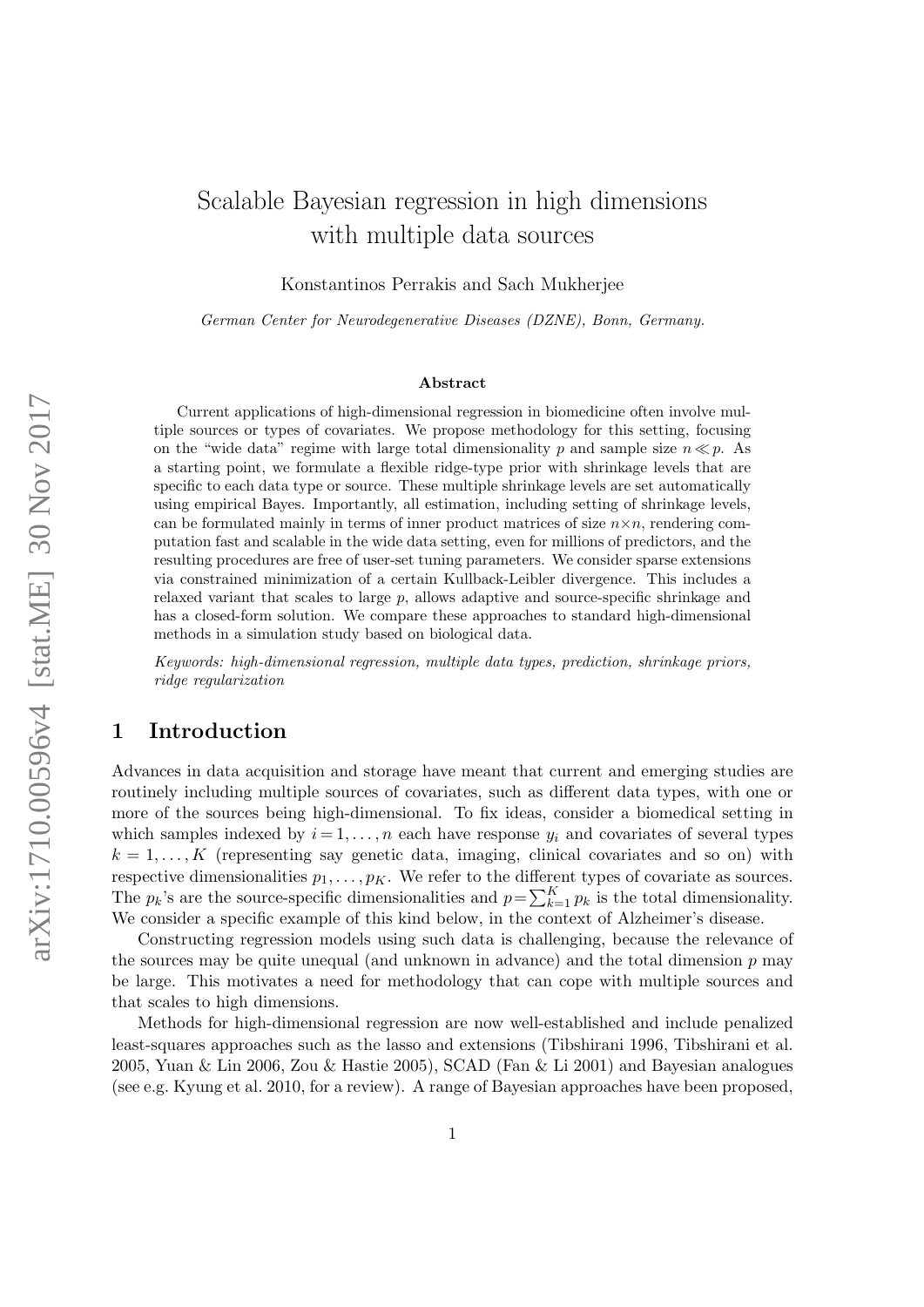notably those based on shrinkage priors, often coupled with variable selection, see for instance Yuan & Lin (2005), Park & Casella (2008), Hans (2010), Griffin & Brown (2010), Carvalho et al.  $(2010)$  and Armagan et al.  $(2013)$ , among others. However, in the very large p case many available methods become computationally cumbersome or intractable and effective source-specific shrinkage remains hard to achieve.

In this paper we put forward an approach to regression in the multiple-source, highdimensional setting. Specifically:

- We consider a generalized ridge-type prior with shrinkage that adjusts to individual data sources, with the corresponding shrinkage levels estimated from the data.
- We show that estimation can be formulated in a way that renders computation efficient for "wide" data, even for large  $p$  and over K sources, and including automatic setting of all tuning parameters.
- We introduce sparsifications that achieve competitive prediction performance and that provide a fast yet multivariate technique for discarding non-influential predictors.

Thus, we consider the case of data from multiple sources with source-specific dimensionalities  $p_k$  that could differ by many orders of magnitude (e.g. between clinical and genetic data), with total  $p$  large and  $a$  priori unknown source-specific importance.

There has been much interesting work on group selection approaches in regression (reviewed in Huang et al. 2012). The group lasso (Yuan & Lin 2006) allows specification of covariate subsets that can then be selected as groups; however, applying the group lasso in the current setting (by identifying groups with sources) would not be useful because sources would then simply be either included or excluded (without within-source regularization). The sparse group lasso (Simon et al. 2013) permits additional regularization via within-group sparsity but its use here would require a nontrivial extension to source-specific penalties whose tuning would be difficult if not intractable in the very high-dimensional, multiple source setting. Dondelinger et al. (2016) consider the case of penalized regression over multiple subgroups of samples; this is quite different from the present setting of sources of covariates (i.e. we focus on the columns, not the rows), also the authors do not tackle the very high-dimensional case.

Ridge-type estimators are among the oldest and best studied regularized regression tools, whether from a penalized likelihood or Bayesian viewpoint. Our results build on these classical tools to deal with multiple source, high-dimensional problems. Our main focus is on prediction and not variable selection per se. The sparse solutions proposed should be regarded mainly as fast and scalable multivariate filtering procedures which can potentially reduce dimensionality enough to open the way for established variable selection methods.

The remainder of this paper is organized as follows. In Section 2 we introduce the scalable Bayesian regression (SBR) approach, describing model formulation, prior specification and tuning of shrinkage levels. Section 3 deals with the sparse extension of the methodology, sparse SBR (SSBR), including a general solution and a relaxed variant. The latter is tractable for large p problems and permits an adaptive approach to regulate induced sparsity. Results and comparisons with standard penalized likelihood approaches from a simulation study are presented in Section 4. The paper concludes with a discussion in Section 5.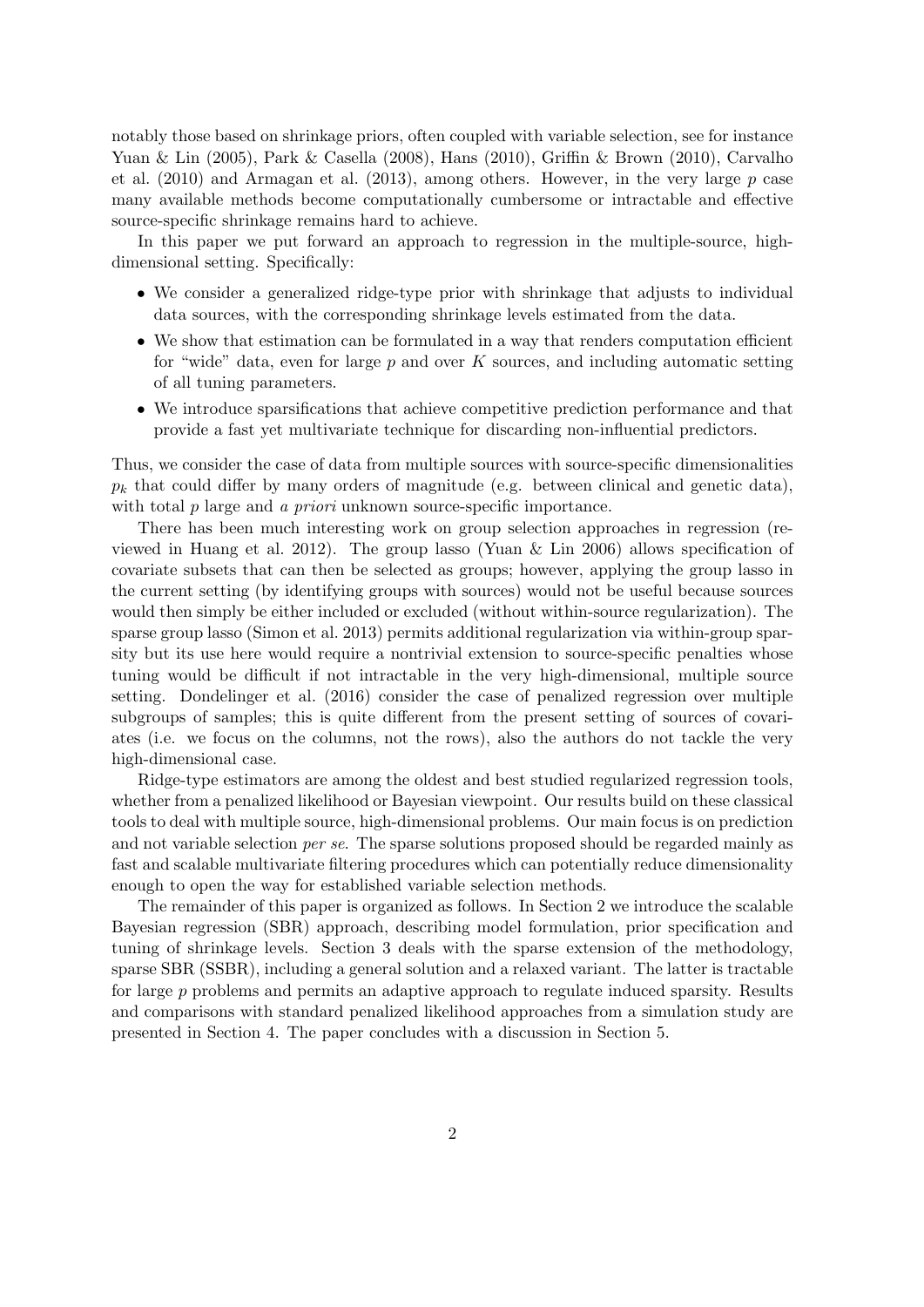### 2 Scalable Bayesian regression

### 2.1 Model

Let y be a  $n \times 1$  vector of responses and  $\{X_k : k = 1, ..., K\}$  a set of covariate or feature matrices from K data-sources. Each  $\mathbf{X}_k$  is of size  $n \times p_k$  so that the total number of potential predictors is  $p = \sum_{k=1}^{K} p_k$ . We consider the normal linear model

$$
\mathbf{y} = \mathbf{X}_1 \boldsymbol{\beta}_1 + \mathbf{X}_2 \boldsymbol{\beta}_2 + \cdots + \mathbf{X}_K \boldsymbol{\beta}_K + \boldsymbol{\varepsilon}, \quad \boldsymbol{\varepsilon} \sim \mathrm{N}_n(\mathbf{0}, \mathbf{I}_n \sigma^2),
$$

where each  $\beta_k$  is a  $p_k$ -vector of regression coefficients,  $N_n(\mu, \Sigma)$  denotes a *n*-dimensional multivariate normal density with mean  $\mu$  and covariance  $\Sigma$  and  $I_n$  is the  $n \times n$  identity matrix. Without loss of generality we assume throughout that all data are standardized. Let  $\mathbf{X} = [\mathbf{X}_1 \cdots \mathbf{X}_K]$  and  $\boldsymbol{\beta} = (\boldsymbol{\beta}_1^T, \cdots, \boldsymbol{\beta}_K^T)^T$  denote the respective global  $n \times p$  predictor matrix and p-vector of regression coefficients (here, "global" means with all sources taken together). Then, with prior  $\pi$  the full model under consideration is

$$
\mathbf{y} \sim N_n(\mathbf{X}\boldsymbol{\beta}, \mathbf{I}_n \sigma^2)
$$
, with  $\boldsymbol{\beta} | \sigma^2 \sim \pi(\boldsymbol{\beta} | \sigma^2)$  and  $\pi(\sigma^2) \propto 1/\sigma^2$ .

The improper prior for  $\sigma^2$  (Jeffreys' prior) is a common option for linear regression models. The crucial aspect of prior formulation for the multiple-source, high-dimensional setting under consideration is the construction of  $\pi(\beta|\sigma^2)$ . This we discuss in detail next.

### 2.2 The prior on  $\beta$

The SBR approach is based on a natural generalization of the standard ridge prior. Specifically, the prior on  $\beta$  is

$$
\beta \mid \lambda, \sigma^2 \sim N_p(\mathbf{0}, \mathbf{\Lambda}^{-1} \sigma^2), \tag{1}
$$

where  $\boldsymbol{\lambda} = (\lambda_1, \dots, \lambda_K)^T$ ,  $\boldsymbol{\Lambda} = \text{diag}(\boldsymbol{\Lambda}_1, \dots, \boldsymbol{\Lambda}_K)$  and  $\boldsymbol{\Lambda}_k = \lambda_k \boldsymbol{I}_{p_k}$  with  $\lambda_k > 0$ , for  $k =$ 1,..., K. Here each  $\lambda_k$  is a source-specific shrinkage level on the corresponding  $\beta_k$ . The special case  $K=1$  recovers the standard ridge prior with just one shrinkage level (and indeed the solutions presented below could be used to give a scalable implementation of classical ridge with a single  $\lambda$ ). However, when dealing with multiple data sources one would expect different contributions from the various data-sources. This motivates a need for source-specific penalties that can adjust to account for these differences and additionally provide potentially useful information about the usefulness of specific data sources.

At this point it is useful to define the quantity

$$
\mathbf{G}_{\lambda} \stackrel{\text{def}}{=} \sum_{k=1}^{K} \lambda_k^{-1} \mathbf{X}_k \mathbf{X}_k^T.
$$
 (2)

All formulas presented in the remainder of this Section are cast in terms of  $G_{\lambda}$ . Importantly, this means that the key computations under SBR can be formulated so as to require only a one-off computation of these individual inner product (Gram) matrices  $\mathbf{X}_k \mathbf{X}_k^T$  of size  $n \times n$ (these calculations can be easily implemented in parallel) followed mainly by operations on those matrices. As we show below, for wide data with large p, this gives a practical way to implement SBR.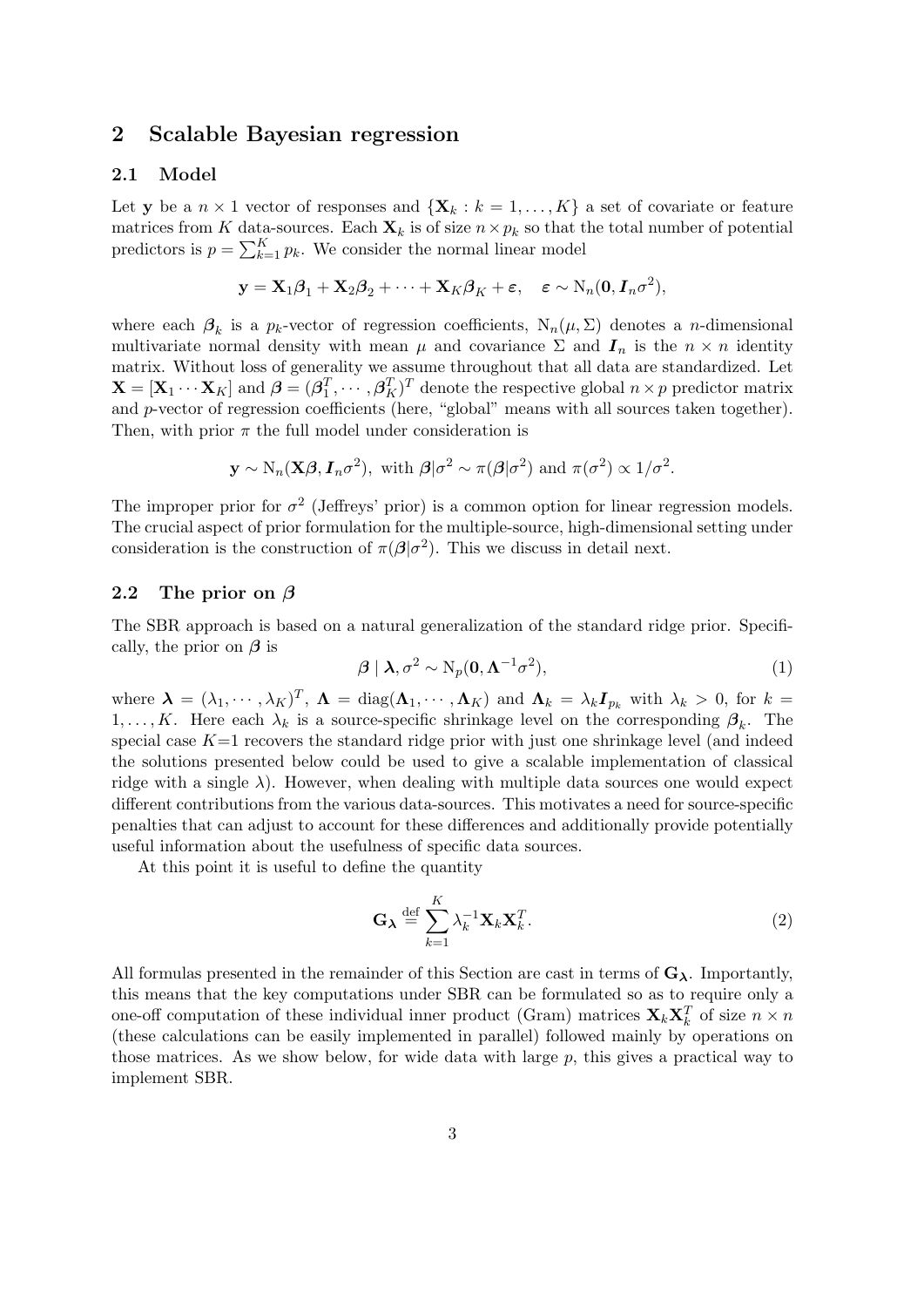### 2.3 Inference

Under the conjugate prior in (1) the posterior distribution of  $\beta$  is given by

$$
\boldsymbol{\beta} \mid \mathbf{y}, \boldsymbol{\lambda}, \sigma^2 \sim \mathrm{N}_p(\widehat{\boldsymbol{\beta}}, \boldsymbol{\Sigma}_{\boldsymbol{\beta}} \sigma^2), \tag{3}
$$

where  $\hat{\beta} = \Sigma_{\beta} \mathbf{X}^T \mathbf{y}$  and  $\Sigma_{\beta} = (\mathbf{X}^T \mathbf{X} + \mathbf{\Lambda})^{-1}$ . Calculating the posterior mode directly involves a  $p \times p$  matrix inversion. For  $p > n$  we instead use

$$
\widehat{\boldsymbol{\beta}} = \boldsymbol{\Lambda}^{-1} \mathbf{X}^T \mathbf{w}_{\boldsymbol{\lambda}},\tag{4}
$$

where  $w_{\lambda} = [y - (I_n + G_{\lambda})^{-1}G_{\lambda}y]$  is an *n*-vector whose calculation involves only an  $n \times n$ matrix inversion. The derivation of (4) is provided in Appendix A. For very large problems the computation of the posterior mode can be done in parallel; additionally, we draw attention to the useful expression

$$
\widehat{\boldsymbol{\beta}}_k = \lambda_k^{-1} \mathbf{X}_k^T \mathbf{w}_\lambda,\tag{5}
$$

for  $k = 1, \ldots, K$ . Having obtained the posterior mode, prediction from an available  $\mathbf{X}^{\text{pred}}$  of dimensionality  $m \times p$  is straightforward via  $\mathbf{y}^{\text{pred}} = \mathbf{X}^{\text{pred}} \hat{\boldsymbol{\beta}}$ . In addition, when interest lies solely in prediction the corresponding calculation can be simplified to

$$
\mathbf{y}^{\text{pred}} = \mathbf{X}^{\text{pred}} \mathbf{\Lambda}^{-1} \mathbf{X}^T \mathbf{w}_{\lambda}
$$

$$
= \left[ \sum_{k=1}^K \lambda_k^{-1} \mathbf{X}_k^{\text{pred}} \mathbf{X}_k^T \right] \mathbf{w}_{\lambda}.
$$
(6)

Calculating the posterior covariance matrix can also be simplified through the formula

$$
\Sigma_{\beta} = \Lambda^{-1} \left[ I_p - \mathbf{X}^T (I_n + \mathbf{G}_{\lambda})^{-1} \mathbf{X} \Lambda^{-1} \right]. \tag{7}
$$

For details see Appendix A. In practice we are not interested in evaluating the entire covariance matrix (for very large  $p$  this might in fact be difficult due to memory limitations). However, the methodology considered in Section 3.2 requires the diagonal elements of  $\Sigma_{\beta}$ and in this case the formula in (7) facilitates computation as it allows for fast and parallel block matrix computations. Again, note that  $\Sigma_{\beta_k} = \lambda_k^{-1}$  $\frac{-1}{k} \big[\boldsymbol{I}_{p_k} - \mathbf{X}_k^T(\boldsymbol{I}_n + \mathbf{G}_{\boldsymbol{\lambda}})^{-1} \mathbf{X}_k \lambda_k^{-1}$  $\begin{bmatrix} -1 \\ k \end{bmatrix}$ , so here the magnitude of each  $p_k$ , for  $k = 1, \ldots, K$ , can guide us in determining whether to use block computations or not. Moreover, the posterior distribution of  $\sigma^2$  is given by

$$
\sigma^2 \mid \mathbf{y} \sim \text{IG}(a, b), \tag{8}
$$

i.e. an inverse-gamma distribution with shape  $a = n/2$  and scale  $b = \text{RSS}/2$ , where

$$
RSS = \mathbf{y}^T (\boldsymbol{I}_n + \mathbf{G}_{\boldsymbol{\lambda}})^{-1} \mathbf{y}
$$
\n(9)

is the residual sum of squares.

Below we will make use of the marginal likelihood  $m(\mathbf{y}|\boldsymbol{\lambda})$ . This is the likelihood obtained by integrating over the parameter space with respect to the joint prior distribution (here, over  $\beta$  and  $\sigma^2$ ). Using the prior specification and results above we have

$$
m(\mathbf{y}|\boldsymbol{\lambda}) \propto \int p(\mathbf{y}|\boldsymbol{\beta}, \sigma^2) \,\pi(\boldsymbol{\beta}|\boldsymbol{\lambda}, \sigma^2) \,\frac{1}{\sigma^2} \,\mathrm{d}\boldsymbol{\beta} \,\mathrm{d}\sigma^2 = |\boldsymbol{I}_n + \mathbf{G}_{\boldsymbol{\lambda}}|^{-\frac{1}{2}} \text{RSS}^{-\frac{n}{2}}. \tag{10}
$$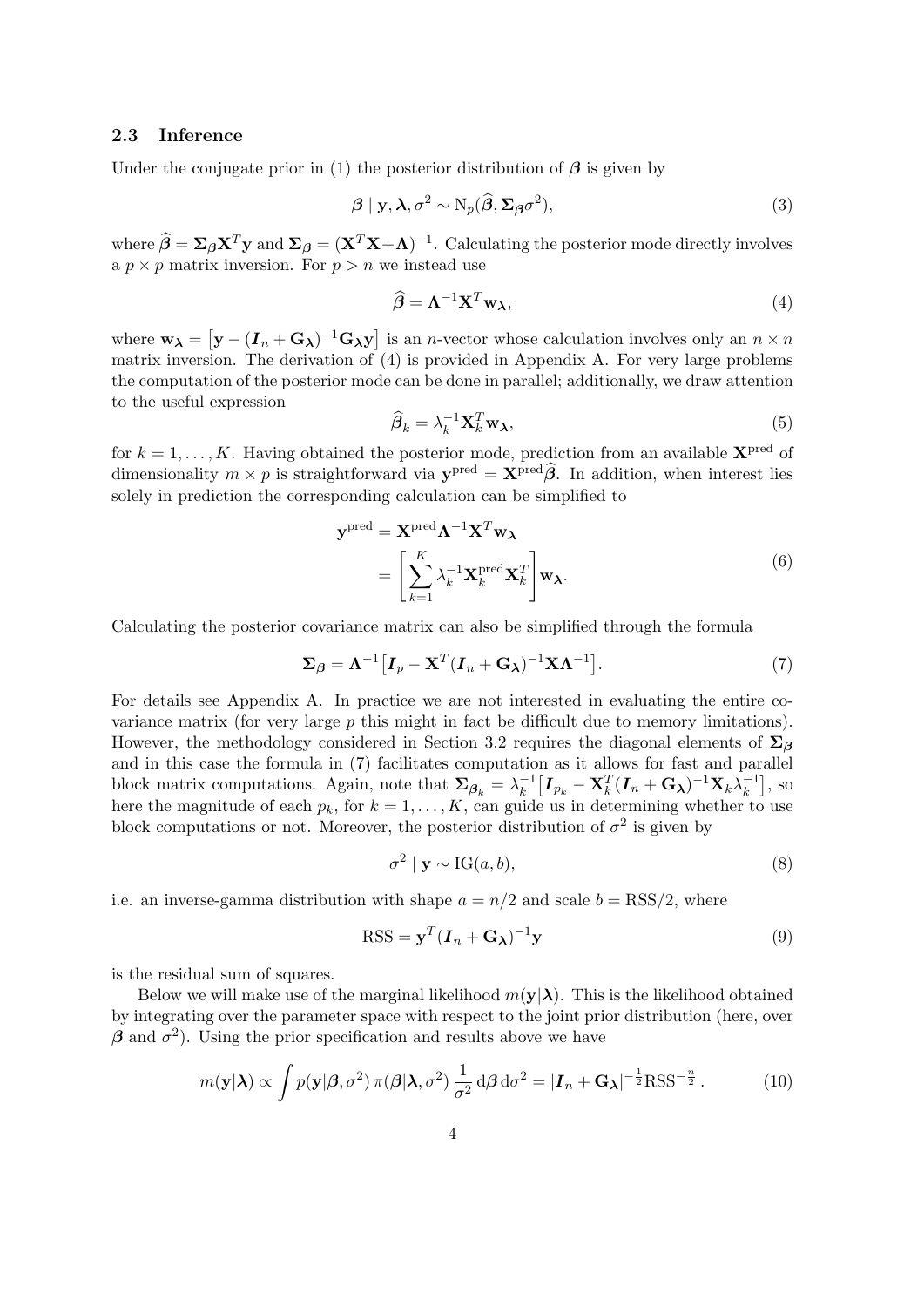#### 2.4 Automatic setting of shrinkage levels  $\lambda$

Specification of penalty parameters is often handled through cross-validation (CV) or generalized CV in a frequentist framework (Tibshirani 1996), while Bayesian methods typically rely on empirical Bayes (EB) point estimates or data-dependent hyper-priors; see e.g. Yuan & Lin (2005), Park & Casella (2008), Balakrishnan & Madigan (2010), Hans (2010) and Griffin & Brown (2010). An alternative approach is considered by Lykou & Ntzoufras (2013) who tune the Bayesian lasso penalty based on Pearson correlations at the limit of significance determined by Bayes factors. Furthermore, fully Bayesian shrinkage methods include the horse-shoe prior (Carvalho et al. 2010) and the double generalized Pareto (Armagan et al. 2013).

Here, the tuning parameter  $\lambda$  is vector valued and for the applications we consider we would like fast and efficient approaches by which to set it. We propose three EB point estimators obtained by (i) minimizing the leave-one-out CV error, (ii) maximizing the marginal likelihood and (iii) locating the posterior mode under a data-dependent prior. All three require no user input and are computationally fast. We discuss each in turn.

Leave-one-out cross-validation (CV) estimator: Similar to the case of ordinary least squares under ridge regression the leave-one-out CV error in our case can be computed as

$$
\widehat{\boldsymbol{\lambda}}_{CV} = \underset{\boldsymbol{\lambda}}{\operatorname{argmin}} \mathbf{y}^T (\boldsymbol{I}_n + \mathbf{G}_{\boldsymbol{\lambda}})^{-1} \left[ \operatorname{diag}(\boldsymbol{I}_n + \mathbf{G}_{\boldsymbol{\lambda}})^{-1} \right]^{-2} (\boldsymbol{I}_n + \mathbf{G}_{\boldsymbol{\lambda}})^{-1} \mathbf{y}.
$$
 (11)

A proof is provided in Appendix B.

**Marginal likelihood (ML) estimator:** From Eq. (10) the quantity that maximizes the ML is given by

$$
\widehat{\boldsymbol{\lambda}}_{\text{ML}} = \underset{\boldsymbol{\lambda}}{\text{argmax}} |\boldsymbol{I}_n + \mathbf{G}_{\boldsymbol{\lambda}}|^{-\frac{1}{2}} \big[ \mathbf{y}^T (\boldsymbol{I}_n + \mathbf{G}_{\boldsymbol{\lambda}})^{-1} \mathbf{y} \big]^{-\frac{n}{2}}.
$$
(12)

Posterior mode (PM) estimator: We consider a product-exponential data-dependent prior for  $\lambda$  with prior mode at zero, prior mean equal to  $\lambda_{\rm CV}$  as given in (11) and prior variance  $\hat{\lambda}_{CV}^2$ , i.e.  $\pi(\lambda) \equiv \prod_{k=1}^K \text{Exp}(\hat{\lambda}_{kCV}^{-1})$ . The rationale is that a smaller individual estimated penalty  $\lambda_{kCV}$  corresponds to a stronger belief that the corresponding  $\mathbf{X}_k$  matrix contains useful signal and therefore to a smaller prior variance (especially when  $\lambda_{kCV} < 1$ ). On the other hand as  $\lambda_{kCV}$  increases we let the quadratic prior variance account for the chance that there is actually some useful signal in  $\mathbf{X}_k$  which passes undetected by the leave-one-out CV approach. The resulting posterior mode estimate is

$$
\widehat{\lambda}_{\text{PM}} = \underset{\lambda}{\text{argmax}} |\boldsymbol{I}_n + \mathbf{G}_{\lambda}|^{-\frac{1}{2}} \big[ \mathbf{y}^T (\boldsymbol{I}_n + \mathbf{G}_{\lambda})^{-1} \mathbf{y} \big]^{-\frac{n}{2}} \exp \bigg( - \sum_{k=1}^K \frac{\lambda_k}{\widehat{\lambda}_{k} c \mathbf{v}} \bigg). \tag{13}
$$

Note that the number of available data sources  $K$  will typically not be large. Therefore, the aforementioned solutions are easy to find through standard optimization routines.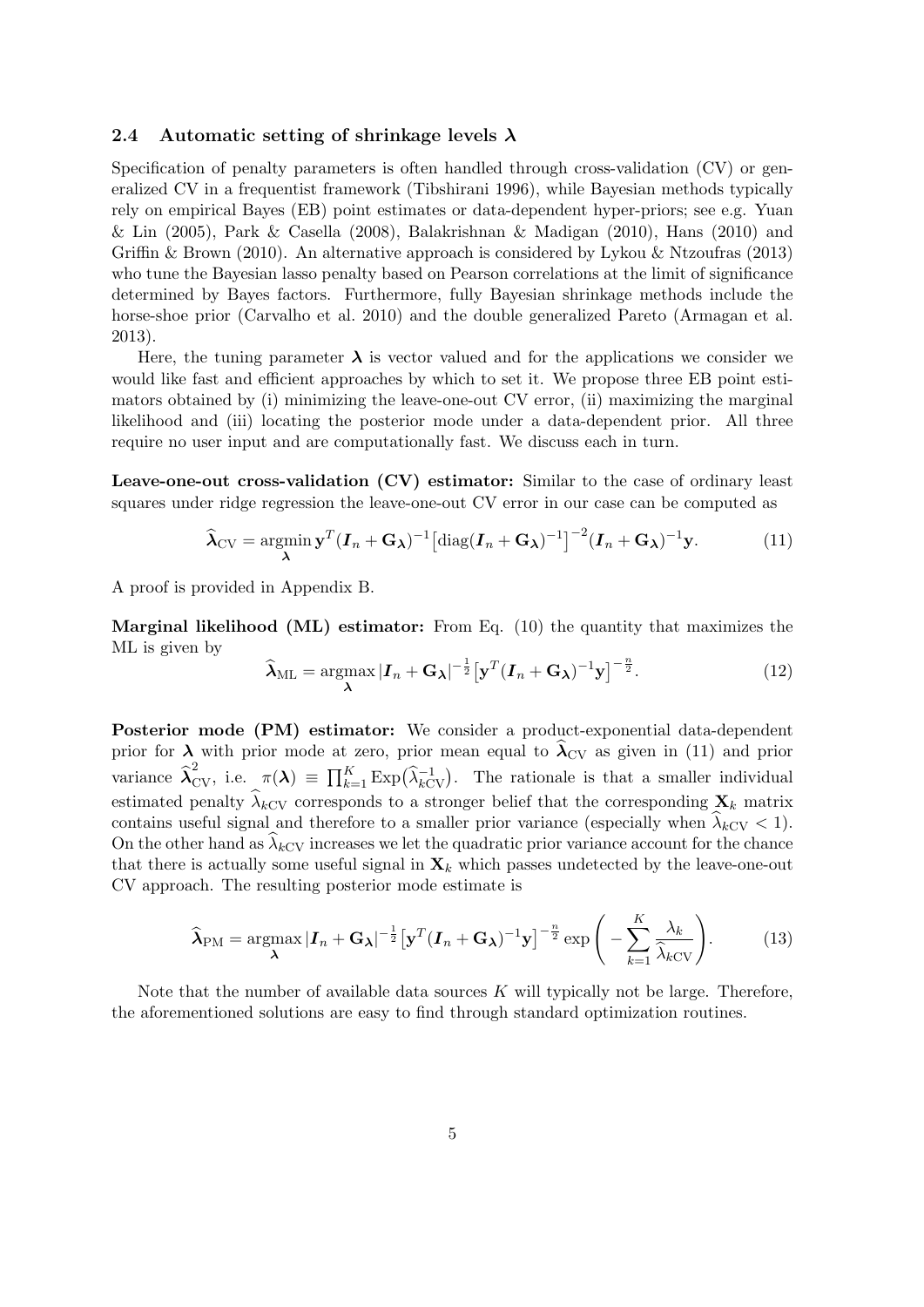### 3 Sparse SBR

The SBR posterior mode in (4) is non-sparse ("dense") in the sense that the regression coefficients will not be set to exactly zero. In this Section we propose a methodology for "sparsifying" SBR. The idea is to find a sparse approximation to the full (dense) Bayesian solution that is closest to it in a Kullback-Leibler (KL) sense. To do so, we minimize the KL divergence with respect to the posterior distribution of the regression vector, but subject to a lasso-type  $L_1$  constraint to ensure sparsity. We show first a general solution that is suitable for small to moderate  $p$  and then go on to consider a relaxed solution that is applicable to the large p case. The solutions presented below bear a resemblance to methods proposed by Antoniadis & Fan (2001), in the context of wavelet regression, and by Aseervatham et al. (2011) for the special case of ridge logistic regression for text categorization. However, these are rooted in different arguments and not equivalent to the KL-based approach below.

#### 3.1 Sparsification using the KL divergence

Let  $f(\boldsymbol{\beta}) \equiv N_p(\widehat{\boldsymbol{\beta}}, \Sigma_{\boldsymbol{\beta}} \sigma^2)$  denote the true posterior over  $\boldsymbol{\beta}$ , conditional on  $\sigma^2$ , with mode and covariance as in Eqs. (4) and (7), respectively, and let  $q(\boldsymbol{\beta}) \equiv N_p(\boldsymbol{\gamma}, \boldsymbol{\Sigma}_{\boldsymbol{\beta}} \sigma^2)$  denote an approximate conditional posterior where  $\gamma$  is the approximate mode (this will provide a sparsification of  $\beta$ ). The idea is to minimize the KL divergence from q to f under an  $L_1$ penalty on vector  $\gamma$  to induce sparsity. It is easy to show that the KL divergence from  $q(\beta)$ to  $f(\boldsymbol{\beta})$  is

$$
D_{\text{KL}}(f||q) = \frac{1}{2\sigma^2}(\widehat{\boldsymbol{\beta}} - \boldsymbol{\gamma})^T \boldsymbol{\Sigma}_{\boldsymbol{\beta}}^{-1}(\widehat{\boldsymbol{\beta}} - \boldsymbol{\gamma}).
$$
\n(14)

Note that  $D_{\text{KL}}$  in (14) is a true distance metric (satisfying non-negativity, symmetry and the triangle inequality). Note also that the presence of the nuisance parameter  $\sigma^2$  cannot be ignored when the minimization also involves a  $L_1$  penalty on  $\gamma$ . In principle, one could work with the marginal posterior distribution of  $\beta$  (a multivariate t distribution) in order to avoid consideration of  $\sigma^2$ . However, in this case working with the KL divergence is not straightforward. Another option would be to use a plug-in posterior point estimate in (14) such as the mode or mean of  $\sigma^2$ . Instead, here we pursue a tuning-free approach in which  $\sigma^2$ is integrated out; specifically, we work with

$$
\mathbb{E}_{\sigma^2|\mathbf{y}}\left[D_{\mathrm{KL}}(f||q)\right] = \int D_{\mathrm{KL}}(f||q)p(\sigma^2|\mathbf{y})\,\mathrm{d}\sigma^2 = \frac{c}{2}(\widehat{\boldsymbol{\beta}} - \boldsymbol{\gamma})^T \boldsymbol{\Sigma}_{\boldsymbol{\beta}}^{-1}(\widehat{\boldsymbol{\beta}} - \boldsymbol{\gamma}),\tag{15}
$$

where the posterior of  $\sigma^2$  is given in (8). The constant depends on sample size and the residual sum of squares, i.e.  $c = nRSS^{-1}$ , with RSS as given in Eq. (9). Note that using the posterior mean or mode of  $\sigma^2$  results in  $c = (n-2)RSS^{-1}$  and  $c = (n+2)RSS^{-1}$ , respectively. Using (15), the general solution is

$$
\widehat{\gamma} = \underset{\gamma}{\text{argmin}} \frac{c}{2} (\widehat{\beta} - \gamma)^T \Sigma_{\beta}^{-1} (\widehat{\beta} - \gamma) + \alpha ||\gamma||_1, \tag{16}
$$

where  $\alpha > 0$  controls the sparsity of  $\hat{\gamma}$ . Clearly, the SSBR solution implies a lasso-type model with the particularity of a saturated design where the analogue to sample size equals p. This means that SSBR can include at most p predictors (unlike classical lasso which for  $p > n$  can include at most n predictors).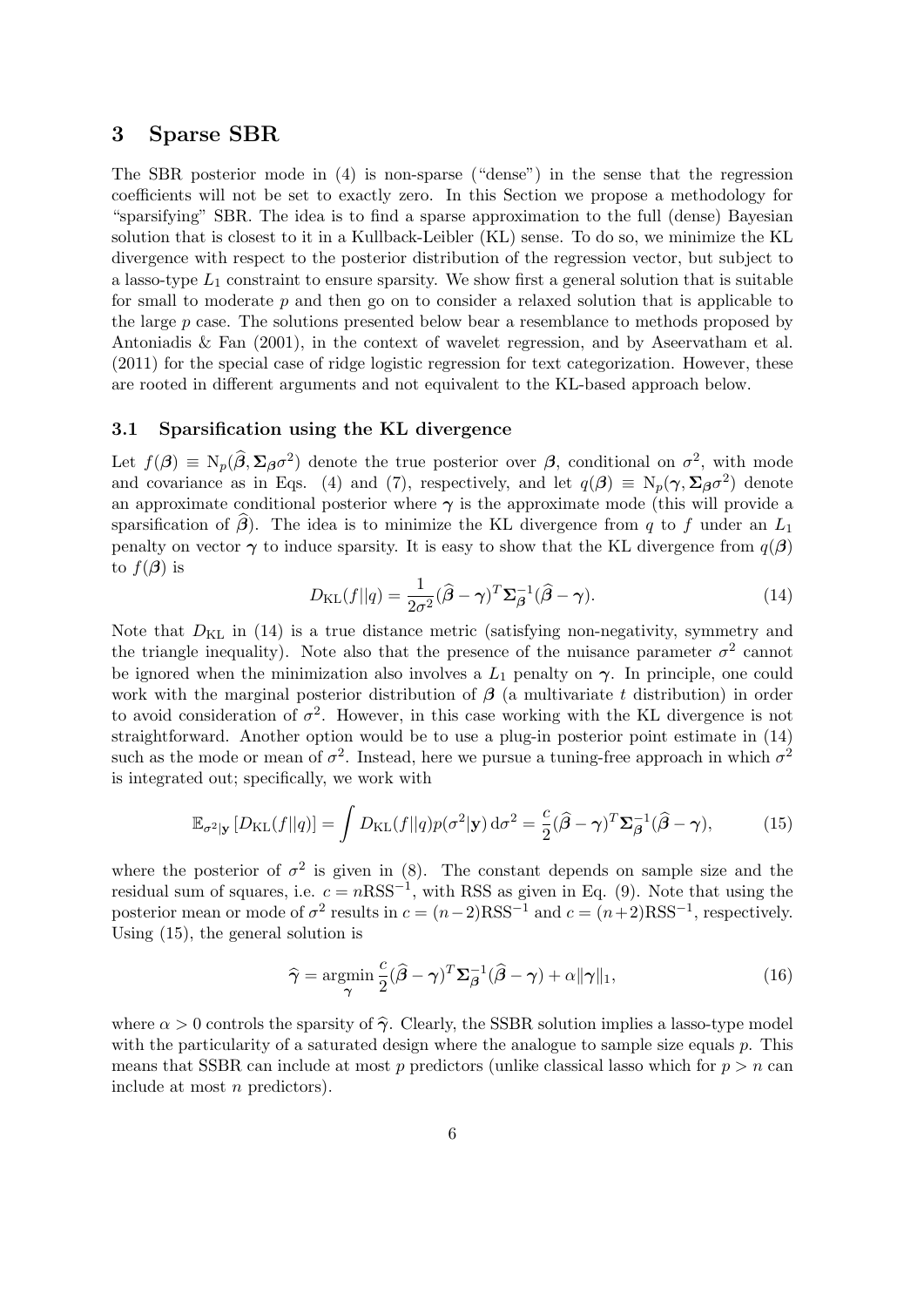The solution in (16) involves computations with the inverse covariance matrix and is, therefore, best suited to settings where  $p$  is non-large. Large  $p$  cases can be treated through the approach presented next which leads to a closed-form expression for  $\hat{\gamma}$ .

### 3.2 A relaxed solution applicable to the large- $p$  case

Instead of the KL divergence to the posterior used above, consider the KL divergence between the quantities  $q^*(\boldsymbol{\beta}) = \mathrm{N}_p(\boldsymbol{\gamma}, \mathbf{V}_{\boldsymbol{\beta}} \sigma^2)$  and  $f^*(\boldsymbol{\beta}) = \mathrm{N}_p(\widehat{\boldsymbol{\beta}}, \mathbf{V}_{\boldsymbol{\beta}} \sigma^2)$ , with  $\mathbf{V}_{\boldsymbol{\beta}} = \text{diag}(\boldsymbol{\Sigma}_{\boldsymbol{\beta}})$ . This amounts to setting as target distribution the product of the marginal posterior densities. The use of independent posterior factorizations is common in various settings; for instance, in marginal likelihood estimation (e.g. Botev et al. 2013, Perrakis et al. 2014), in expectationpropagation algorithms (e.g. Minka 2001) and in variational Bayes (Bishop 2006). Working with the diagonal matrix  $V_\beta$  leads to the following minimization

$$
\widehat{\gamma} = \underset{\gamma}{\operatorname{argmin}} \frac{c}{2} (\widehat{\boldsymbol{\beta}} - \gamma)^T \mathbf{V}_{\widehat{\boldsymbol{\beta}}}^{-1} (\widehat{\boldsymbol{\beta}} - \gamma) + \alpha ||\gamma||_1
$$

$$
= \underset{\gamma}{\operatorname{argmin}} \sum_{j=1}^p \frac{c}{2} (\widehat{\beta}_j - \gamma_j)^2 v_j^{-1} + \alpha |\gamma_j|, \tag{17}
$$

where  $v_j$  is the j-th element, for  $j = 1, \ldots, p$ , of the main diagonal of  $V_\beta$ . Note that the main diagonal elements are feasible to calculate even for very large  $p$ ; this can be achieved using Eq. (7) with parallel block computations. Moreover, the minimization in (17) has a closed-form solution which is as follows

$$
\widehat{\gamma}_j = \begin{cases} \widehat{\beta}_j - \text{sign}(\widehat{\beta}_j) \frac{\text{RSS}}{n} v_j \alpha & , \text{ if } |\widehat{\beta}_j| > \frac{\text{RSS}}{n} v_j \alpha \\ 0 & , \text{ otherwise.} \end{cases}
$$
(18)

The derivation of (18) is provided in Appendix C.

Note that for fixed p and  $n \to \infty$  we obtain  $\hat{\gamma}_i = \hat{\beta}_i$  which makes sense from an asymptotic perspective. However, when  $\alpha$  is a constant not depending on n either directly or indirectly (e.g. through  $\beta_i$ ), a "non-sparsifying" effect may be triggered even for moderate sample size, which is in contrast to our initial intent. Setting of  $\alpha$  is discussed next.

### 3.3 Tuning of  $\alpha$

We will mainly focus on the specification of  $\alpha$  in the relaxed approach leading to the solution in (18), which is of main interest as it is directly applicable to the large  $p$  case<sup>1</sup>. For the relaxed solution we propose parameter-specific and source-specific adaptive penalties for each  $\hat{\gamma}_{jk}$ , where  $j = 1, \ldots, p_k$  and  $k = 1, \ldots, K$ . Specifically, we consider penalties of the form

$$
\alpha_{jk} = \left(\frac{1}{|\widehat{\beta}_{jk}|}\right)^{w_k}.\tag{19}
$$

<sup>&</sup>lt;sup>1</sup>For the general case we note that one could potentially borrow ideas from Antoniadis  $\&$  Fan (2001) using a universal-type threshold (this would equal  $\sqrt{2 \log(p)/p}$  in our setting). Additionally, one could incorporate information from the SBR part using source-specific penalties of the form  $\alpha_k = \hat{\lambda}_k \sqrt{2 \log p / p}$  for  $k = 1, \ldots, K$ , with  $\widehat{\lambda}_k$  the corresponding estimate used in the initial SBR phase.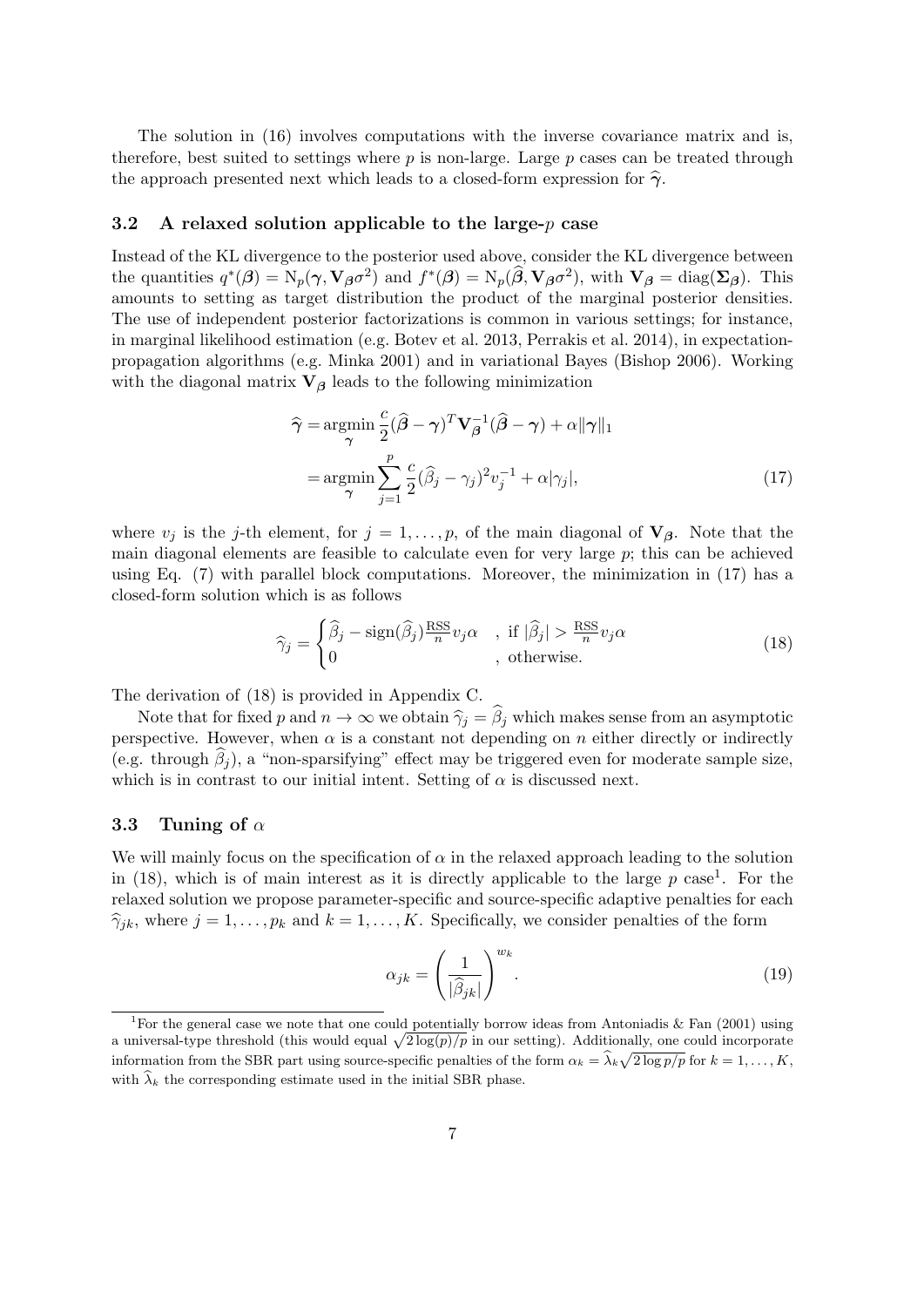| Solution      | Sparsity control | Shrinkage estimator |                                    |                     |  |  |
|---------------|------------------|---------------------|------------------------------------|---------------------|--|--|
|               |                  | Cross Validation    | Marginal Likelihood Posterior Mode |                     |  |  |
| Dense         |                  | $SBR_{CV}$          | $SBR_{ML}$                         | SBR <sub>PM</sub>   |  |  |
| <b>Sparse</b> | No               | $SSBR_{CV}$         | $SSBR_{ML}$                        | SSBR <sub>PM</sub>  |  |  |
| <b>Sparse</b> | Yes              | $cSSBR_{CV}$        | $cSSBR_{ML}$                       | cSSBR <sub>PM</sub> |  |  |

Table 1: Summary of proposed methods.

The rationale in (19) is that the larger the magnitude of  $\beta_{jk}$ , the smaller the corresponding penalty. In addition, we restrict to  $w_j \in (0,1)$  which guarantees reasonable shrinkage when  $|\beta_{jk}| > 1$  and avoids extreme shrinkage when  $|\beta_{jk}| < 1$  (which is the common case). Here the  $w_i$ 's act as further tuning parameters with values close to one or zero encouraging sparse or dense solutions, respectively. At this point we borrow information from the available source-specific  $\lambda_k$ 's and treat the  $w_k$ 's as power-weights, namely setting them equal to

$$
w_k = \frac{\widehat{\lambda}_k}{\sum_{j=1}^K \widehat{\lambda}_k}.\tag{20}
$$

With this approach we take advantage of all available information from the previous SBR step, i.e. parameter-specific shrinkage through  $\beta_{jk}$  and sourse-specific shrinkage through  $\lambda_k$ . Arguably, this strategy may result in undesirable non-sparse solutions, but that will be in the rare, and rather unrealistic, case where  $K$  is large and all sources are equally important in the sense that the  $\lambda_k$ 's will be more or less the same; a setting where in fact a single- $\lambda$ SBR approach is more suitable.

As a final comment, we remark that despite the fact that this penalization approach depends indirectly on sample size through the regression coefficients in (19) and the shrinkage parameter in (20), it may still be sensitive to the "non-sparsifying" effect discussed at the end of Section 3.2. Controlling this effect requires scaling the penalty in (19) by a factor  $f_n = f(n)$ ; however, automatic tuning of  $f_n$  is not straightforward. Empirical results (see Section 4) suggest that  $f_n = \log(n)$  can lead to a reasonable balance between sparsity and predictive performance. We will call this extension "controlled" SSBR or cSSBR (as it "controls" for sample size). Table 1 summarizes the different variants of SBR that we consider.

# 4 Simulation study

In this Section we present a simulation study aimed at mimicking a typical modern biomedical application involving multiple data types. Reflecting the relative ease with which multiple data modalities can now be acquired such designs are becoming common, with examples including the Cancer Genome Atlas<sup>2</sup>, the Alzheimer's Disease Neuroimaging Initiative<sup>3</sup> and the Rhineland  $Study<sup>4</sup>$  among many others.

 $^{2}$ https://cancergenome.nih.gov

 $^3$ http://adni.loni.usc.edu

 $^4$ http://www.rheinland-studie.de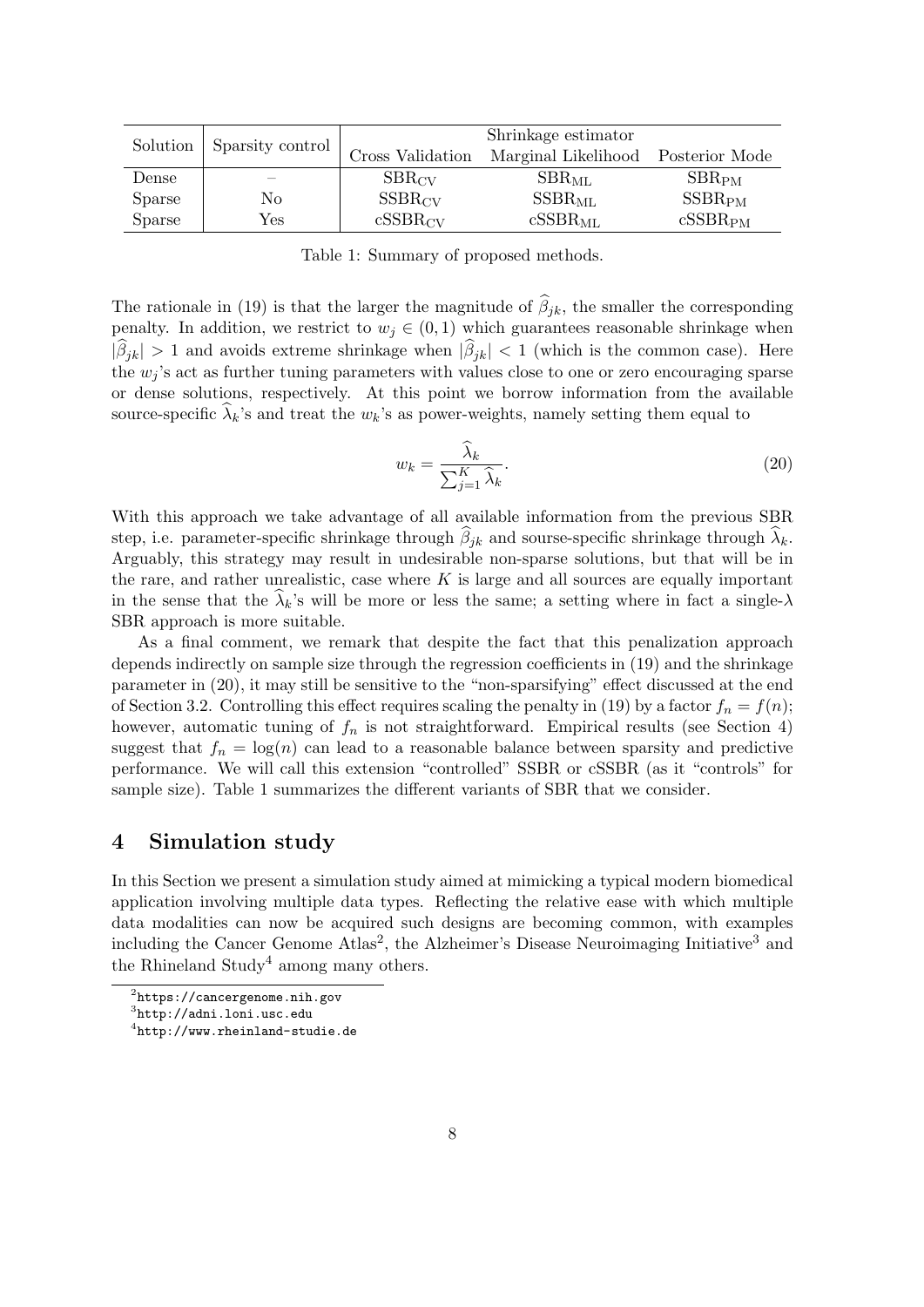#### 4.1 Set-up

The problem. We consider a regression problem with covariates from three sources, namely clinical (CL), gene-expression (RNA) and genetic (single nucleotide polymorphism or SNP) data with respective (simulated) feature matrices  $\mathbf{X}_{\text{CL}}$ ,  $\mathbf{X}_{\text{RNA}}$  and  $\mathbf{X}_{\text{SNP}}$ . The number of covariates in each data-source is set equal to  $p_{CL} = 26$ ,  $p_{RNA} = 2000$  and  $p_{SNP} = 100000$ . Although the methods we propose can cope with larger  $p$ , we restrict total  $p$  in this Section to facilitate empirical comparison with standard methods.

Covariates. The covariate matrices for the clinical and gene-expression variables are generated as  $\mathbf{X}_{\text{CL}} \sim N_{p_{\text{CL}}}(\mathbf{0}, \mathbf{\Sigma}_{\text{CL}})$  and  $\mathbf{X}_{\text{RNA}} \sim N_{p_{\text{RNA}}}(\mathbf{0}, \mathbf{\Sigma}_{\text{RNA}})$ , respectively. Here  $\mathbf{\Sigma}_{\text{CL}}$  and  $\mathbf{\Sigma}_{\text{RNA}}$ are covariance matrices estimated from (real) phenotype and gene-expression data from the Drosophila Genetic Reference Panel (DGRP) (Mackay et al. 2012) (data available online at http://dgrp2.gnets.ncsu.edu/data.html). To simulate the genetic data  $\mathbf{X}_{SNP}$  we use a block-diagonal covariance structure (The International HapMap Consortium 2005). We specify  $\Sigma_{\text{SNP}} = \text{diag}(\Sigma_{\text{SNP}}^1, \dots, \Sigma_{\text{SNP}}^B)$ , where each  $\Sigma_{\text{SNP}}^b$  is of size  $S \times S$  (with  $S = p_{\text{SNP}}/B$ ) and generated from a inverse-Wishart with  $S$  degrees of freedom and identity scale matrix, i.e.  $\Sigma_{\text{SNP}}^b \sim \text{IW}(S, I_S)$  for  $b = 1, \ldots, B$ . As  $\mathbf{X}_{\text{SNP}}$  dominates in terms of dimensionality the specification of  $B$  essentially controls the overall correlation level. We consider two simulation scenarios: (i)  $B = 1000$  corresponding to 1000 blocks of size 100 ("low-correlation scenario") and (ii)  $B = 100$  corresponding to 100 blocks of size 1000 ("high-correlation scenario"). We first generate  $\mathbf{X}_{SNP}^c \sim N_{p_{SNP}}(\mathbf{0}, \mathbf{\Sigma}_{SNP})$  and then discretize in correspondence to the common SNP encoding  $0/1/2$  (homozygous major allele/heterozygous/homozygous minor allele). The discretization is tuned in order to give a reasonable empirical distribution of SNPs; specifically, for  $j = 1, \ldots, p_{SNP}$  we discretize as

$$
X_{j_{\text{SNP}}} = \begin{cases} 0, & \text{if } |X_{j_{\text{SNP}}}^c| < 1.5, \\ 1, & \text{if } |X_{j_{\text{SNP}}}^c| \ge 1.5 \text{ and } |X_{j_{\text{SNP}}}^c| < 2.5, \\ 2, & \text{if } |X_{j_{\text{SNP}}}^c| \ge 2.5. \end{cases}
$$

**Regression coefficients and sparsity**. For the (true) regression vectors  $\beta_{CL}$ ,  $\beta_{RNA}$  and  $\beta_{SNP}$ we consider the following levels of sparsity (fraction of non-zero  $\beta$ 's);  $s_{CL} = 50\%$ ,  $s_{RNA} = 5\%$ and  $s_{\text{SNP}} \in \{1\%, 10\%, 50\%\}.$  Varying sparsity of  $\beta_{\text{SNP}}$  gives three scenarios for overall sparsity s: (i)  $s \approx 1\%$  (sparse scenario), (ii)  $s \approx 10\%$  (medium scenario) and (iii)  $s \approx 50\%$  (dense scenario). Let  $p_{\text{CL}}^*$ ,  $p_{\text{RNA}}^*$  and  $p_{\text{SNP}}^*$  denote the respective number of elements in the subvectors  $\beta_{\text{CL}}^*, \beta_{\text{RNA}}^*$  and  $\beta_{\text{SNP}}^*$  containing the non-zero beta coefficients. The non-zero betas are generated from the generalized normal distribution (GND). Following the parameterization in Mineo (2003) the probability distribution function of a  $GND(\mu, \sigma, u)$  with location  $\mu \in \mathbb{R}$ , scale  $\sigma > 0$  and shape  $u > 0$  is given by

$$
f(x) = \frac{1}{2u^{1/u}\sigma\Gamma(1+1/u)} \exp\left(-\frac{|x-\mu|^u}{u\sigma^u}\right).
$$

The GND includes as special cases the normal  $(u = 2)$  and the double exponential  $(u = 1)$ distributions. To avoid these particular cases (which could potentially bias the simulation towards ridge or lasso respectively) we set  $u = 1.5$  and generate the non-zero effects as  $\beta_{jCL}^* \sim \text{GND}(0, \hat{\sigma}, 1.5)$ , for  $j = 1, \ldots, p_{CL}^*$ ,  $\beta_{jRNA}^* \sim \text{GND}(0, \hat{\sigma}, 1.5)$ , for  $j = 1, \ldots, p_{RNA}^*$ , and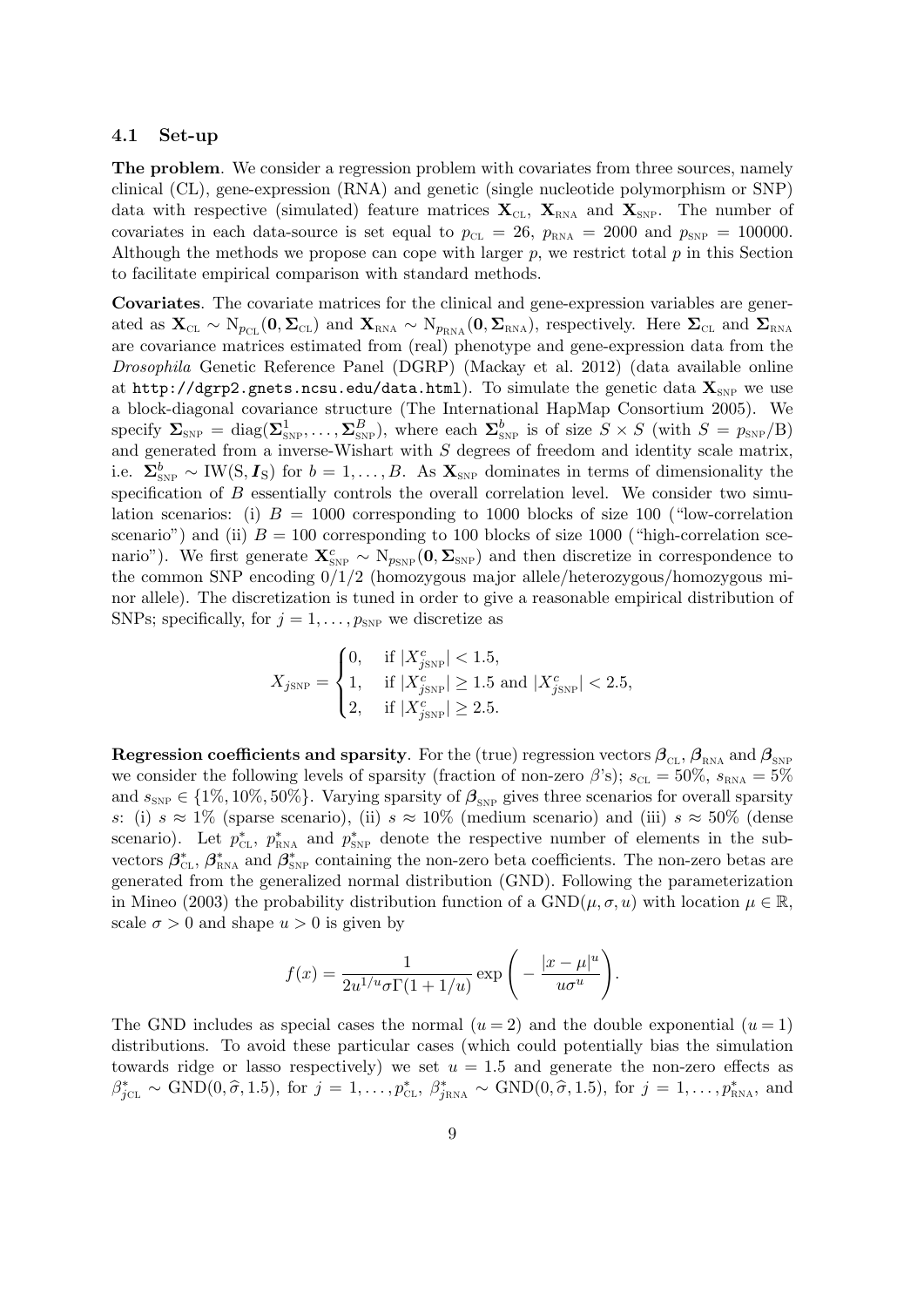$\beta_{\text{SNP}}^* \sim \text{GND}(0, 2\hat{\sigma}/3, 1.5)$ , for  $j = 1, \ldots, p_{\text{SNP}}^*$ . The signal strength is controlled via the scale parameter  $\hat{\sigma}$  (this is downscaled by a factor of 1.5 for the SNP coefficients to control the total amount of signal in the SNPs). To complete the specification of the simulation we set this scale parameter by considering the finite-sample risk in a simplified CL-only oracle-like set-up. Specifically we consider the correlation induced between predictions  $\mathbf{X}_{\text{CL}}^{\text{test}} \hat{\boldsymbol{\beta}}_{\text{CL}}$  (under the OLS estimate using the low-dimensional CL data only) and out-of-sample test data (with the data-generating mechanism being a linear model with conditional mean  $\mathbf{X}_{CL} \mathbf{\beta}_{CL}$  and error variance equal to unity). Specifically, we set  $\hat{\sigma} = 0.1$  which results in an average out-of-sample correlation of 0.6 when  $n=100$  and  $n_{\text{test}}=5000$ .

Given the above configurations (low/high correlation and sparse/medium/dense scenarios) we generate data from the model

$$
y_i = \mathbf{x}_{i\text{CL}}^T \boldsymbol{\beta}_{\text{CL}} + \mathbf{x}_{i\text{RNA}}^T \boldsymbol{\beta}_{\text{RNA}} + \mathbf{x}_{i\text{SNP}}^T \boldsymbol{\beta}_{\text{SNP}} + \varepsilon_i,
$$

where  $\varepsilon_i \sim N(0, 1)$  and  $i = 1, \ldots, n_{\text{train}}$  with  $n_{\text{train}} \in \{100, 250, 500\}$ . The test sample size  $n_{\text{test}}$  always equals 5000. Each simulation scenario is repeated 50 times.

Methods under comparison. We consider the SBR method under the three EB estimates proposed in Section 2.4 and the corresponding SSBR solutions with the penalty terms in (19) the power-weights in (20) and no control for the effect of sample size. Furthermore, we consider cSSBR approaches with  $f_n^{(1)} = \sqrt{n}$ ,  $f_n^{(2)} = \log(n)$  and  $f_n^{(3)} = \sqrt{\log(n)}$ . We present results obtained from  $f_n^{(2)}$  as this option led to a good balance between sparsity and predictive performance. We compare to standard ridge and lasso (with  $\lambda$  set to minimize the mean squared error from 5-fold CV using package glmnet in R).

### 4.2 Results

Boxplots of out-of-sample correlations between predictions and test data under the lowcorrelation and high-correlation simulations are presented in Figures 1 and 2, respectively. In general, all proposed SBR methods (CV/ML/PM) demonstrate good and stable predictive performance, without any apparent differences among them. Specifically, we see:

- In the sparse scenario SBR methods match or outperform lasso.
- In the medium scenario SBR methods generally outperform ridge and lasso.
- In the dense scenario SBR methods match or outperform ridge.

Concerning the sparse extensions of the SBR approaches we see the following:

- In the low correlation simulations SSBR/cSSBR match more or less the performance of non-sparse methods.
- In the high correlation simulations SSBR performs well overall in the medium and dense scenarios for larger sample size. The  $cSSBR<sub>PM</sub>$  approach leads to more stable predictions in comparison to  $\text{cSSBR}_{\text{CV}/\text{ML}}$ .

Figure 3 shows the resulting values of  $-\log \lambda_k$  for  $k = \{CL, RNA, SNP\}$  (higher values correspond to lower penalty, i.e. higher estimated importance) in the low-correlation simulations, and provides useful insights concerning the behaviour of SBR methods. Evidently,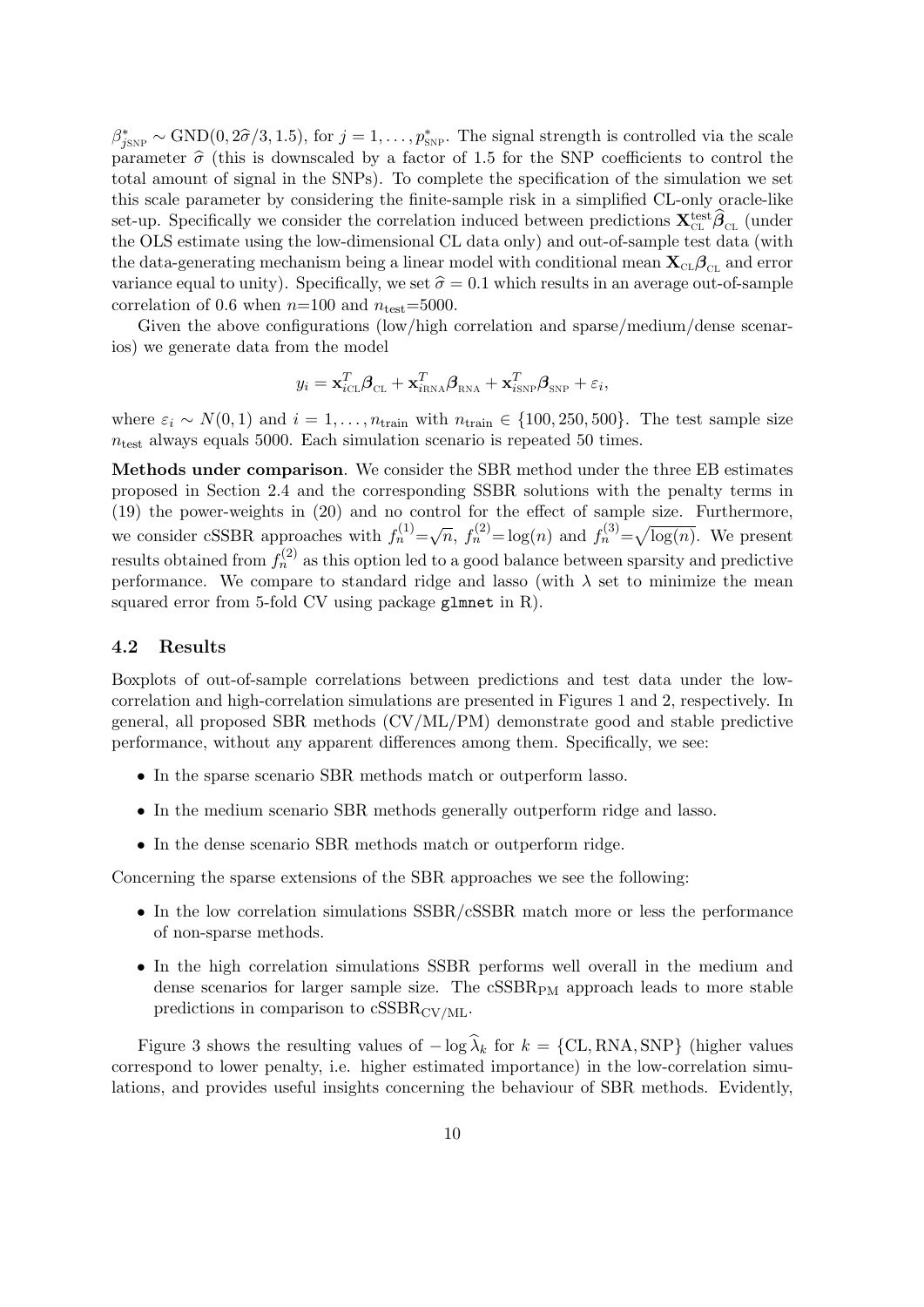

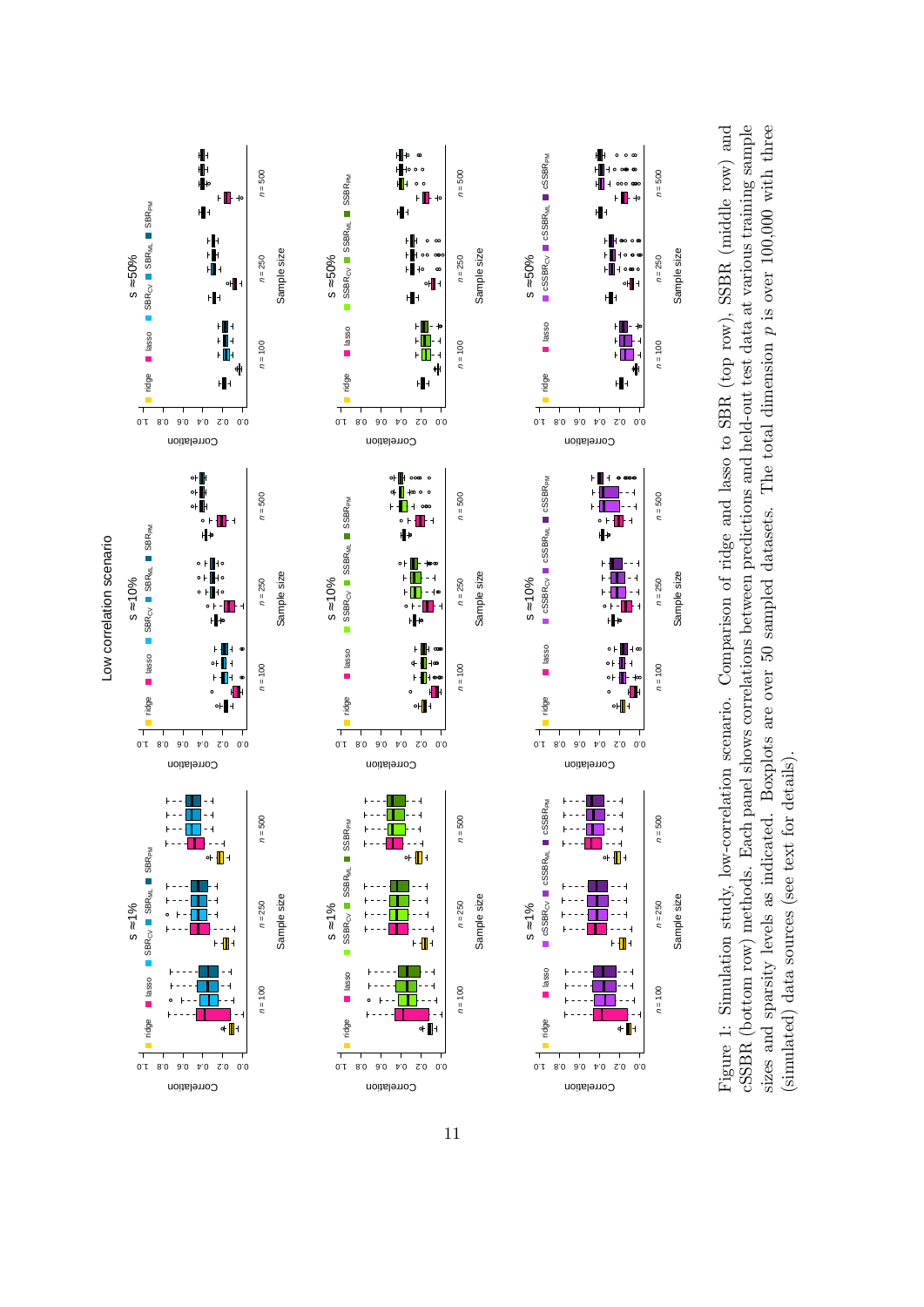

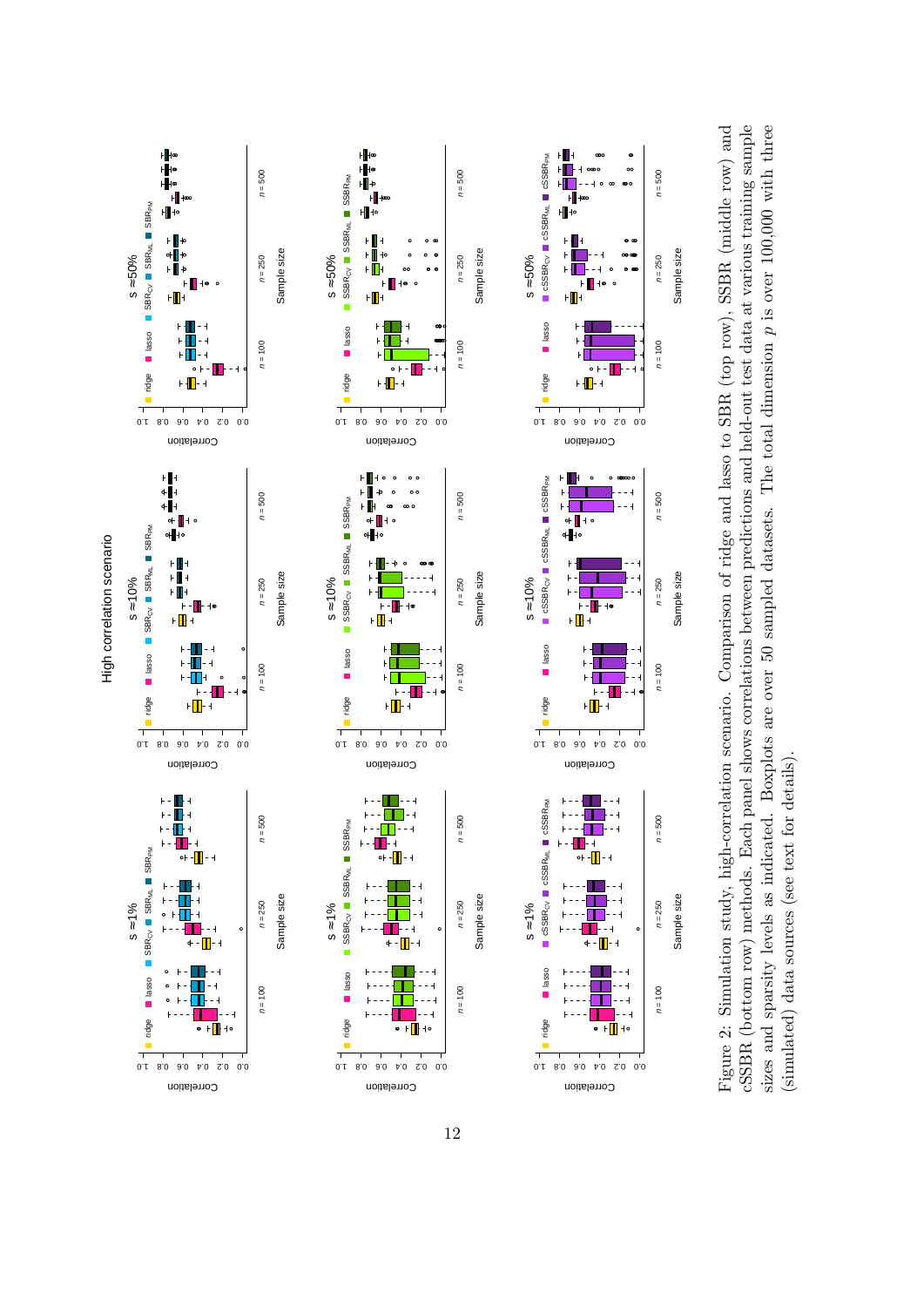|                     |             | Simulation scenario |                  |                 |                  |                 |                 |  |
|---------------------|-------------|---------------------|------------------|-----------------|------------------|-----------------|-----------------|--|
| Method              | Sample size | Low-correlation     |                  |                 | High-correlation |                 |                 |  |
|                     |             | $s \approx 1\%$     | $s \approx 10\%$ | $s\approx 50\%$ | $s\approx 1\%$   | $s\approx 10\%$ | $s\approx 50\%$ |  |
| $SSBR_{CV}$         | $n = 100$   | 17%                 | 48%              | 56%             | 15%              | 45\%            | $51\%$          |  |
|                     | $n = 250$   | $9\%$               | 40%              | 70%             | $9\%$            | 47\%            | 66\%            |  |
|                     | $n=500$     | $9\%$               | 53%              | 69%             | $4\%$            | $56\%$          | 77%             |  |
| $cSSBR_{CV}$        | $n = 100$   | $6\%$               | 20%              | $24\%$          | $4\%$            | $19\%$          | 23\%            |  |
|                     | $n = 250$   | $2\%$               | 17%              | $35\%$          | $2\%$            | 19%             | 33%             |  |
|                     | $n=500$     | $1\%$               | 21\%             | $35\%$          | $2\%$            | $20\%$          | $35\%$          |  |
| $SSBR_{ML}$         | $n = 100$   | 19%                 | 50%              | 56\%            | $9\%$            | 47\%            | 53%             |  |
|                     | $n = 250$   | 10%                 | 41\%             | 69%             | $5\%$            | 46\%            | 67%             |  |
|                     | $n=500$     | 10\%                | 56\%             | 73\%            | $4\%$            | $56\%$          | 77%             |  |
| $cSSBR_{ML}$        | $n = 100$   | $7\%$               | 22\%             | 24\%            | $3\%$            | $19\%$          | 23\%            |  |
|                     | $n = 250$   | $3\%$               | 17%              | 35%             | $1\%$            | 17%             | 34%             |  |
|                     | $n=500$     | $2\%$               | 22\%             | 38\%            | $0\%$            | 18\%            | 38%             |  |
| $SSBR_{\rm PM}$     | $n = 100$   | 14\%                | 47%              | 57%             | 8%               | 42\%            | 53\%            |  |
|                     | $n = 250$   | 10%                 | 50%              | 71\%            | $4\%$            | 57\%            | 73%             |  |
|                     | $n=500$     | 14\%                | 69%              | 77\%            | 13%              | 70\%            | 79%             |  |
| cSSBR <sub>PM</sub> | $n = 100$   | $4\%$               | 18\%             | 25\%            | $2\%$            | $16\%$          | 22%             |  |
|                     | $n = 250$   | $2\%$               | 24\%             | $35\%$          | $1\%$            | 25\%            | 38\%            |  |
|                     | $n=500$     | $4\%$               | 35\%             | 43\%            | $3\%$            | 33\%            | 42\%            |  |

Table 2: Simulation study, induced sparsity. Average sparsity induced by the SSBR and cSSBR methods over 50 repetitions of the low and high correlation simulations under varying true sparsity  $(s)$ .

all estimates (CV/ML/PM) adjust well by appropriate source-specific penalization. This key attribute allows SBR to generally outperform ridge and lasso in prediction when dealing with multiple data sources. Note also that the PM estimator tends to penalize less. The corresponding plots from the high-correlation scenarios (not shown) are very similar.

As noted above, the sparse SSBR (without or with control) solutions seem to allow equally good predictive performance, in certain cases, as the dense SBR solutions. In addition, they employ fewer parameters; Table 2 shows the average sparsity (over the 50 repetitions) induced by SSBR methods under the various simulations. As seen, the solutions seem to display an adjustment to the true underlying sparsity. In addition controlling for the effect of sample size yields much sparser models.

### 4.3 Computational performance

We conclude by examining computational burden as a function of total dimension  $p$  and in comparison with the lasso. To do so we add a fourth "data source" which is simply Gaussian noise. The number of these additional covariates is set so that the total number of predictors is  $p \in \{5 \times 10^5, 10^6, 2.5 \times 10^6, 5 \times 10^6, 10^7\}$ . Sample size is set equal to 100. Computations were carried out on a compute server with 128 cores (2.28GHz) and 1TB of RAM. For lasso we treat the binding of individual matrices into one data matrix (an operation not needed for SBR) as a pre-processing step and do not include this in the reported runtimes for lasso.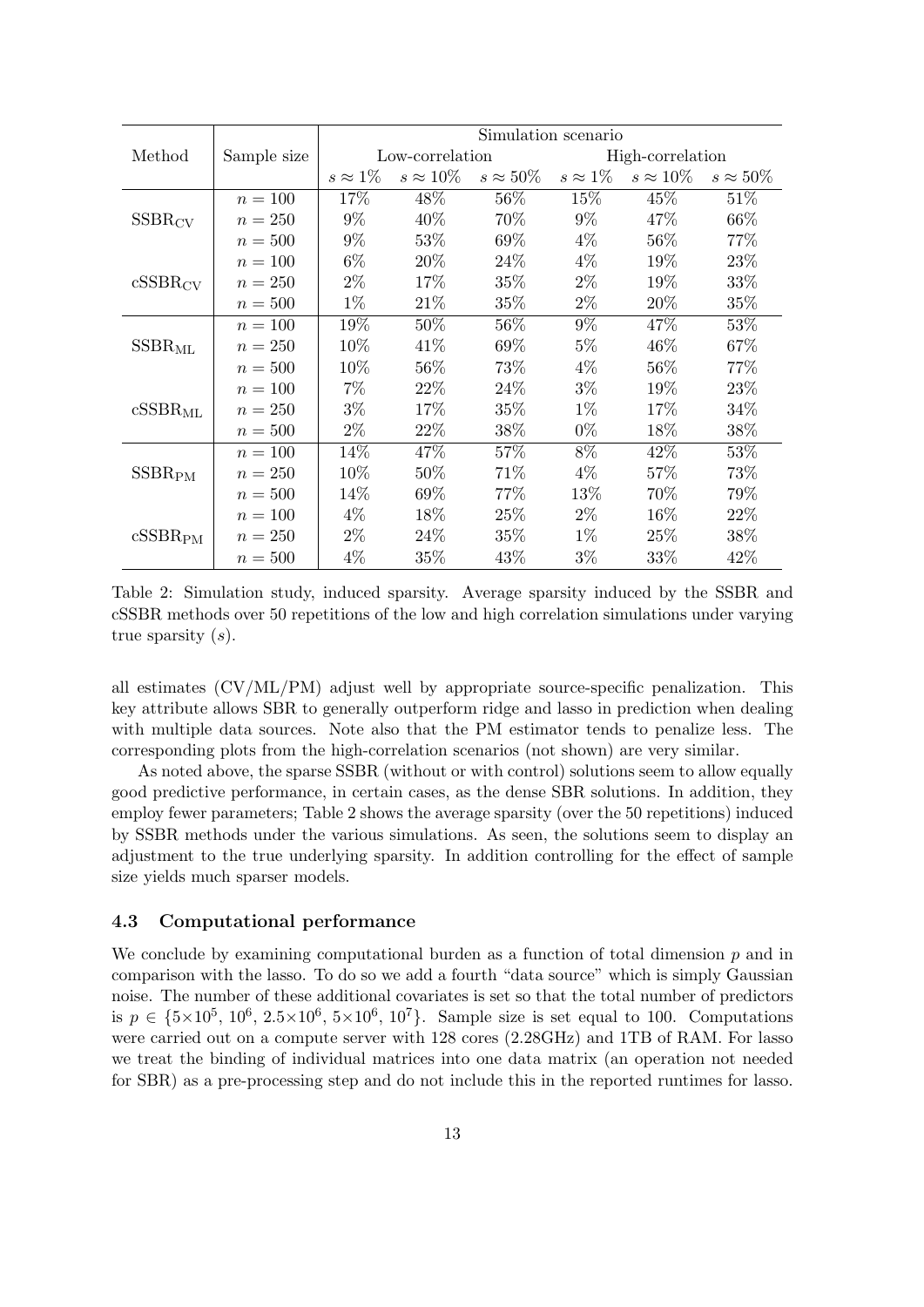



 $(\gamma)$  βo<sub>l</sub>-

 $(\gamma)$   $60$ 

 $(\gamma)$  βo<sub>l</sub>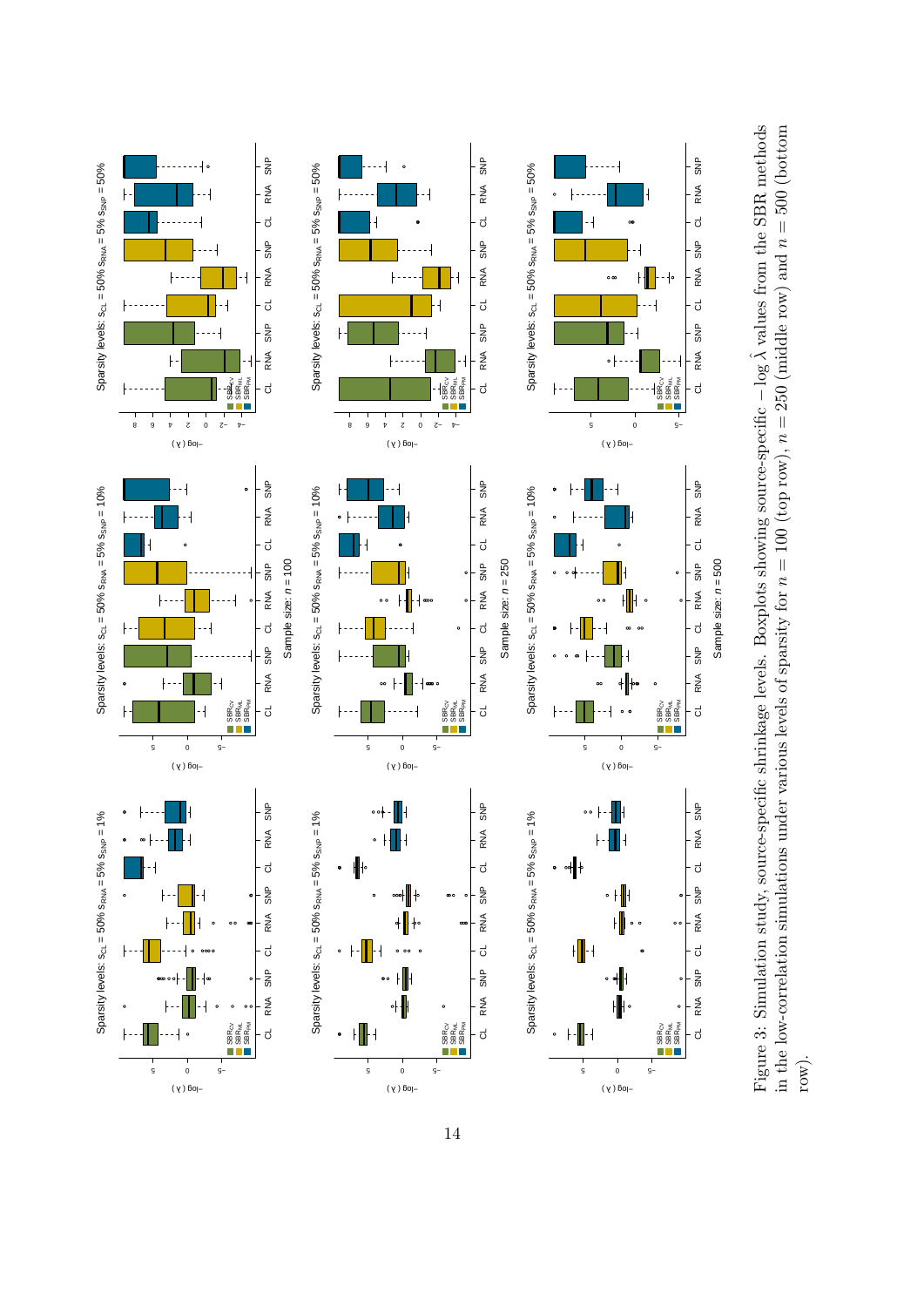We use the parallel option in glmnet for estimation of the penalty parameter via 10-fold  $CV$  (the default option). For our methods we consider the  $SBR<sub>PM</sub>$  approach, which requires evaluation of both  $\hat{\lambda}_{\rm CV}$  in (11) and  $\hat{\lambda}_{\rm PM}$  in (13) (and is thus in principle the slowest), and also its corresponding sparse extension. We include the formation of transpose matrices and calculation of gram matrices in reported runtime (although these could be regarded as preprocessing steps). We do not consider ridge because it can be seen as a special case of SBR and hence equally fast when implemented as described here.



Figure 4: Simulation study, computational efficiency. Average runtime (over 5 runs for one simulated dataset) required to fit  $SBR_{PM}$ ,  $SSBR_{PM}$ , and lasso, for increasing p.

Figure 4 shows the average runtimes (in minutes) over five fits on a single simulated dataset. SBR and sparse SBR are considerably faster than lasso with the gap increasing with p. We note that by adding random noise variables as described above we in a way "favour" the lasso implementation in glmnet, as the screening rules that are used by default can relatively easily exclude these covariates. SBR is the fastest method, with the average runtime for  $p = 10<sup>7</sup>$  being approximately 5 minutes, net of all steps. Also, running sparse SBR with suitable parallel block-matrix calculations makes this method also very fast; average runtime was approximately 10 minutes for  $p = 10^7$ . We note that our current implementations of the methods are certainly not optimal in terms of computational efficiency. We note also that our methods can fully utilize available cores for parallel computation, hence they should continue to gain in runtime if more cores are available even with no increase in clock speed.

# 5 Discussion

The aim of this paper was to introduce a framework for high-dimensional regression using multiple data-sources that allows efficient and fast computations in the wide data, very large  $p$  setting. We showed that the SBR method is effective in this setting, while the sparse extension SSBR gives parsimonious solutions that can be attractive in many cases.

Concerning the predictive performance of the various SBR variants, our empirical results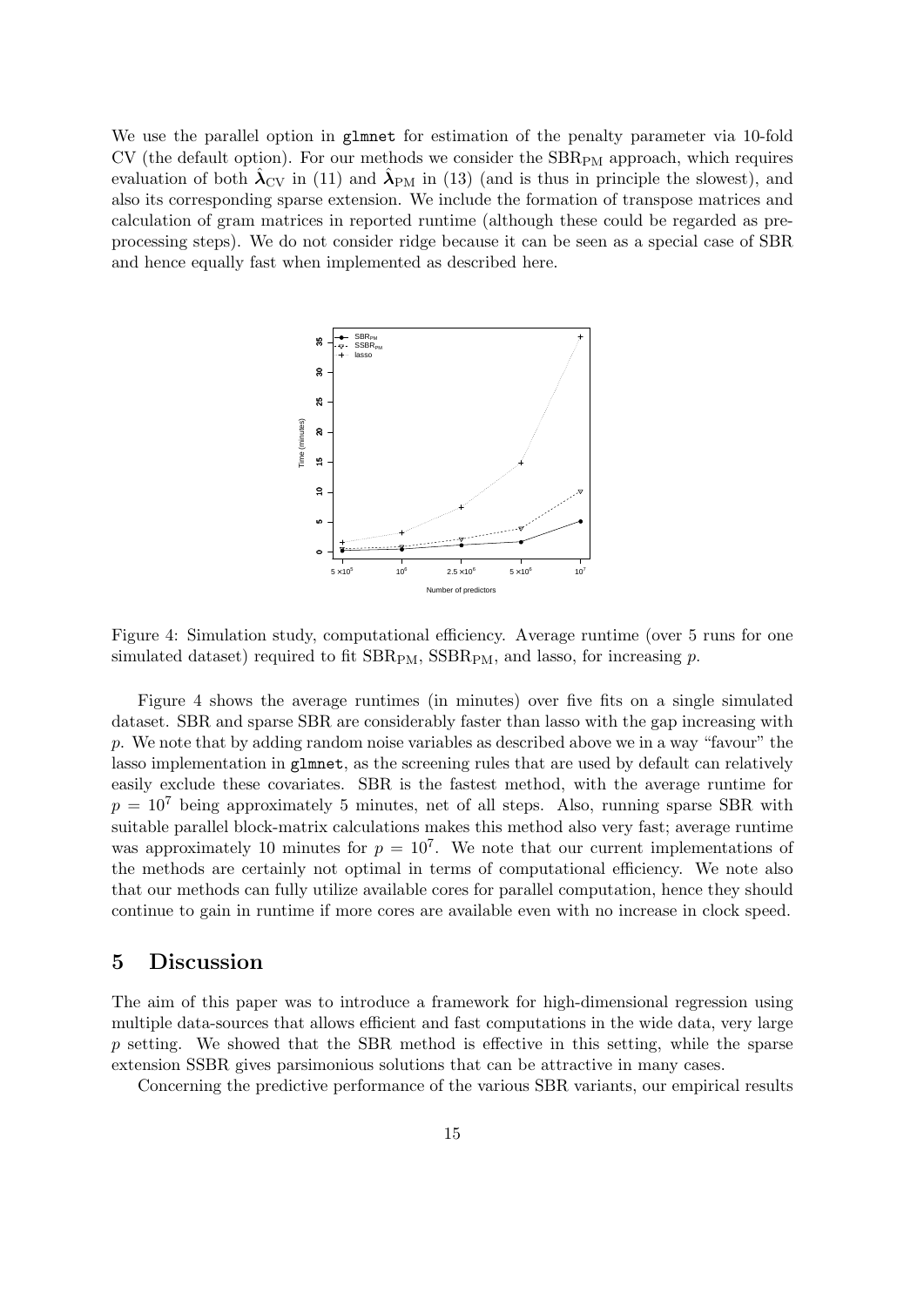suggest that the choice of shrinkage estimator (CV/ML/PM) is not very crucial; all three estimators seem able to adjust to individual data sources. As a consequence, all SBR approaches showed effective and stable prediction performance in both sparse and dense conditions. The corresponding SSBR solutions have the potential to achieve similar predictive performance but with explicit sparsity. In addition, using some control for the effect of sample size on sparsity is desirable as it can lead to enhanced sparsity with no loss in terms of prediction. In this case, cSSBR using the PM shrinkage estimator and  $log(n)$  as sample size control factor seems to be a promising option.

As shown the proposed methodology is very fast even when the number of predictors is in the millions. We note that SBR/SSBR can take advantage of large numbers of cores (regardless of clock speed) because the parallelization is used for matrix multiplication (this is not the case if using parallelization e.g. for cross-validation as in standard implementations of lasso among others).

### Software

R code for SBR/SSBR implementation, together with an illustrative example, and complete documentation are available at https://github.com/mukherjeegroup/SBR.

# References

- Antoniadis, A. & Fan, J. (2001), 'Regularization of wavelet approximations', Journal of the American Statistical Association 96, 939–967.
- Armagan, A., Dunson, D. & Lee, J. (2013), 'Generalized double Pareto shrinkage', Statistica Sinica 23, 119–143.
- Aseervatham, S., Antoniadis, A., Gaussier, E., Burlet, M. & Denneulin, Y. (2011), 'A sparse version of the ridge logistic regression for large-scale text categorization', Pattern Recognition Letters 32, 101–106.
- Balakrishnan, S. & Madigan, D. (2010), Priors on the variance in sparse Bayesian learning: the demi-Bayesian lasso, In Frontiers of Statistical Decision Making and Bayesian Analysis: In Honor of James O. Berger, M.-H. Chen, P. Muller, D. Sun, and K. Ye (eds.), Springer Science amd Business Media, pp. 346–359.
- Bishop, C. (2006), Pattern Recognition and Machine Learning, Information Science and Statistics, Springer-Verlag, New York.
- Botev, Z., LEcuyer, P. & Tuffin, B. (2013), 'Markov chain importance sampling with applications to rare event probability estimation', Statistics and Computing 23, 271–285.
- Carvalho, C., Polson, N. & Scott, J. (2010), 'The horseshoe estimator for sparse signal', Biometrika 97, 465–480.
- Dondelinger, F., Mukherjee, S. & the Alzheimer's Disease Neuroimaging Initiative (2016), 'High-dimensional regression over disease subgroups',  $arXiv:1611.00953v2$  [stat.AP].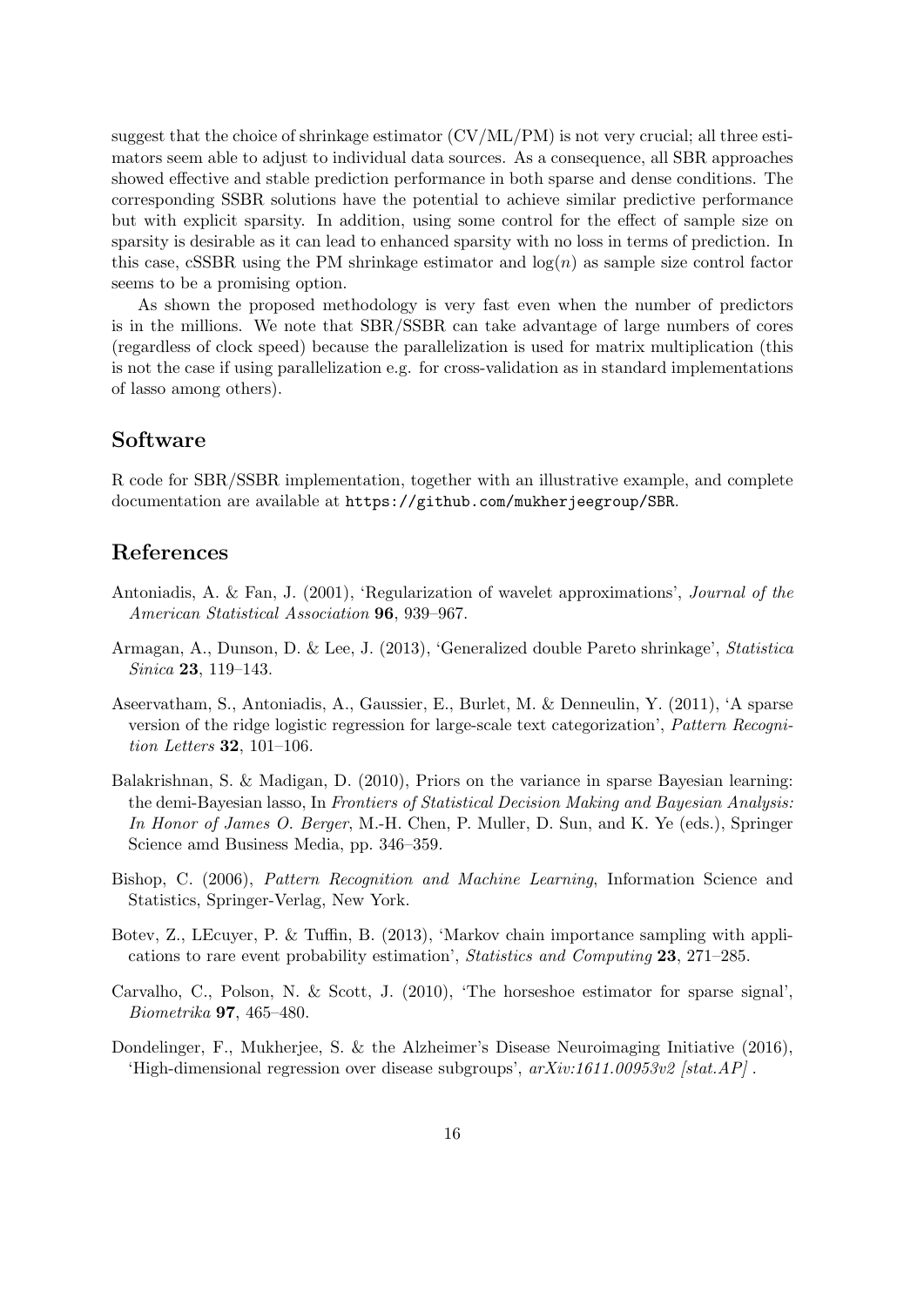- Fan, J. & Li, R. (2001), 'Variable selection via nonconcave penalized likelihood and its oracle properties', Journal of the American Statistical Association 96(456), 1348–1360.
- Griffin, J. E. & Brown, P. J. (2010), 'Inference with normal-gamma prior distributions in regression problems', Bayesian Analysis 5, 171–188.
- Hans, C. (2010), 'Model uncertainty and variable selection in Bayesian lasso regression', Statistics and Computing 20, 221–229.
- Harville, D. (1997), Matrix Algebra From a Statistician's Perspective, Springer, New York, USA.
- Huang, J., Breheny, P. & Ma, S. (2012), 'A selective review of group selection in highdimensional models', Statistical Science 27, 481-499.
- Kyung, M., Gill, J., Ghosh, M. & Casella, G. (2010), 'Penalized regression, standard errors, and Bayesian lassos', Bayesian Analysis 5, 369–412.
- Lykou, A. & Ntzoufras, I. (2013), 'On Bayesian lasso variable selection and the specification of the shrinkage parameter', Statistics and Computing 23, 361–390.
- Mackay, T., Richards, S., Stone, E., Barbadilla, A., Ayroles, J., Zhu, D. et al. (2012), 'The Drosophila melanogaster Genetic Reference Panel', Nature 482, 173–178.
- Meijer, R. (2010), Efficient Approximate Leave-One-Out Cross-Validation for Ridge and Lasso, Master's thesis, Bioinformatics track, Delft University of Technology, available at https://repository.tudelft.nl/islandora/object/uuid: d9b5456d-722a-401d-9f1a-c530c46d6491/datastream/OBJ/download.
- Mineo, A. (2003), 'On the estimation of the structure parameter of a normal distribution of order p', Statistica 63, 109–122.
- Minka, T. (2001), 'Expectation Propagation for Approximate Bayesian Inference', in Proceedings of the Seventeenth Conference on Uncertainty in Artificial Intelligence , pp. 362–369.
- Park, T. & Casella, G. (2008), 'The Bayesian lasso', Journal of the American Statistical Association 103, 681–686.
- Perrakis, K., Ntzoufras, I. & Tsionas, E. (2014), 'On the use of marginal posteriors in marginal likelihood estimation via importance sampling', Computational Statistics and Data Analysis 77, 54–69.
- Simon, N., Friedman, J., Hastie, T. & Tibshirani, R. (2013), 'A sparse-group lasso', Journal of Computational and Graphical Statistics 22, 231–245.
- The International HapMap Consortium (2005), 'A haplotype map of the human genome', Nature 437, 1299–1320.
- Tibshirani, R. (1996), 'Regression shrinkage and selection via the lasso', Journal of the Royal Statistical Society B 58, 267–288.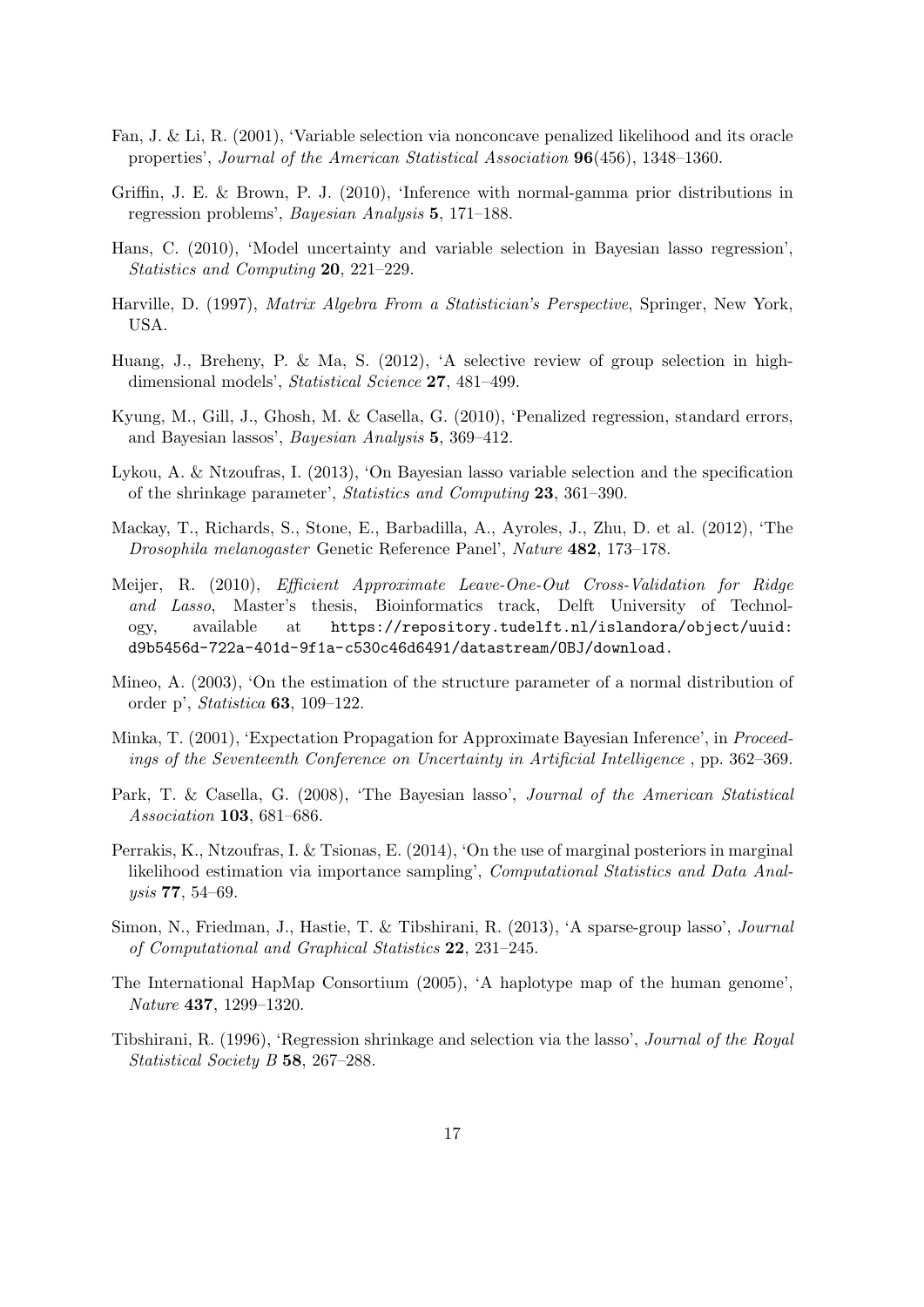- Tibshirani, R., Saunders, M., Rosset, S., Zhu, J. & Knight, K. (2005), 'Sparsity and smoothness via the fused lasso', Journal of the Royal Statistical Society B 67, 91–108.
- Yuan, M. & Lin, Y. (2005), 'Efficient empirical Bayes variable selection and estimation in linear models', Journal of the American Statistical Association 100, 1215–1225.
- Yuan, M. & Lin, Y. (2006), 'Model selection and estimation in regression with grouped variables', Journal of the Royal Statistical Society B 68, 49–67.
- Zou, J. & Hastie, T. (2005), 'Regularization and variable selection via the elastic net', Journal of the Royal Statistical Society Series B 67, 301–320.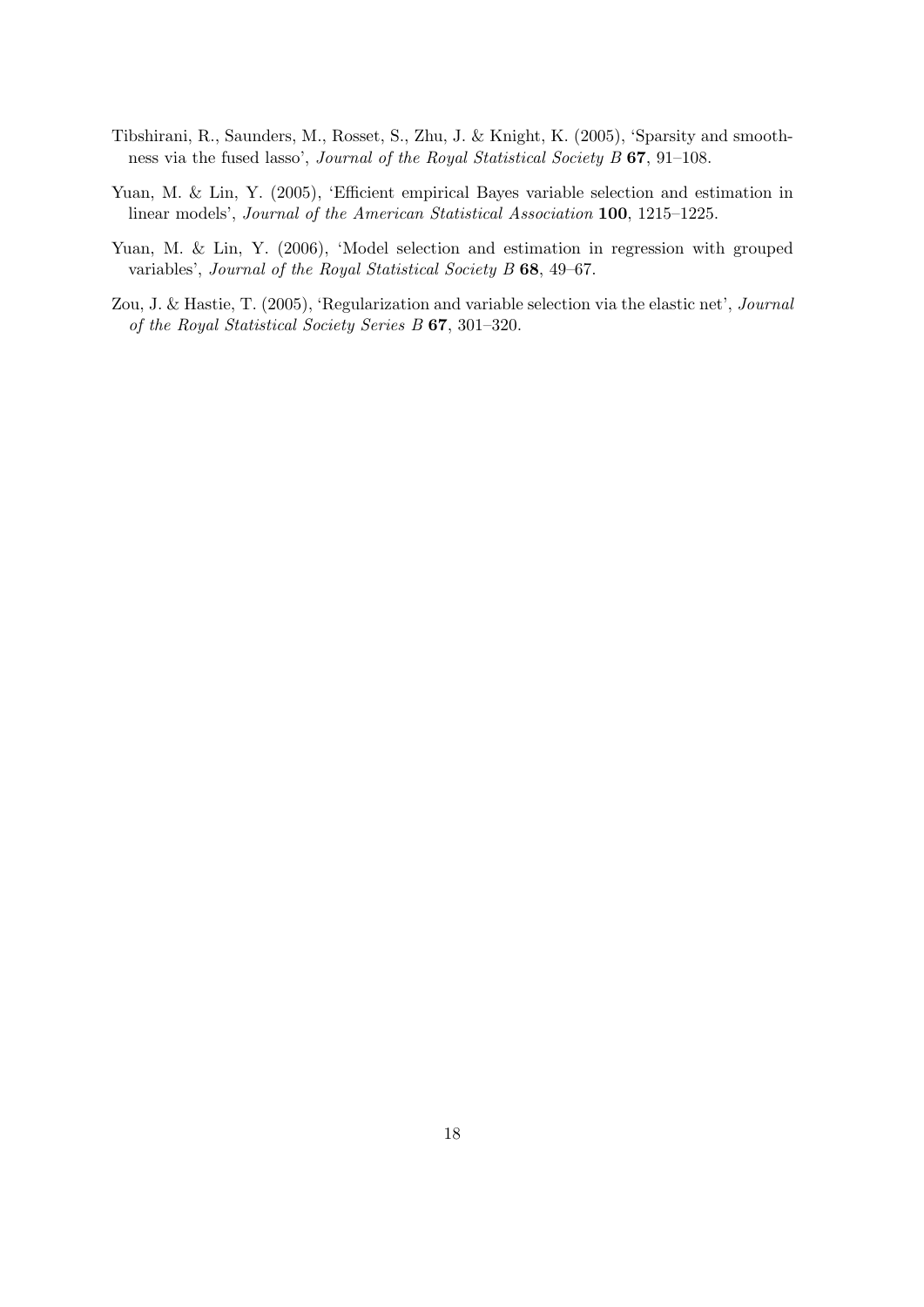# Appendices

### A The posterior mode

For the derivation of the posterior mode and covariance matrix in Eqs. (4) and (7) we use Woodbury's matrix identity (Harville 1997, p.424). Specifically we have that

$$
\Sigma_{\beta} = (\mathbf{\Lambda} + \mathbf{X}^{T} \mathbf{X})^{-1}
$$
  
=  $\mathbf{\Lambda}^{-1} - \mathbf{\Lambda}^{-1} \mathbf{X}^{T} (\mathbf{I}_{n} + \mathbf{X} \mathbf{\Lambda}^{-1} \mathbf{X}^{T})^{-1} \mathbf{X} \mathbf{\Lambda}^{-1}$   
=  $\mathbf{\Lambda}^{-1} [\mathbf{I}_{p} - \mathbf{X}^{T} (\mathbf{I}_{n} + \mathbf{X} \mathbf{\Lambda}^{-1} \mathbf{X}^{T})^{-1} \mathbf{X} \mathbf{\Lambda}^{-1}],$  (A.1)

so that

$$
\hat{\boldsymbol{\beta}} = \boldsymbol{\Sigma}_{\boldsymbol{\beta}} \mathbf{X}^T \mathbf{y} \n= \boldsymbol{\Lambda}^{-1} [\boldsymbol{I}_p - \mathbf{X}^T (\boldsymbol{I}_n + \mathbf{X} \boldsymbol{\Lambda}^{-1} \mathbf{X}^T)^{-1} \mathbf{X} \boldsymbol{\Lambda}^{-1}] \mathbf{X}^T \mathbf{y} \n= \boldsymbol{\Lambda}^{-1} [\mathbf{X}^T \mathbf{y} - \mathbf{X}^T (\boldsymbol{I}_n + \mathbf{X} \boldsymbol{\Lambda}^{-1} \mathbf{X}^T)^{-1} \mathbf{X} \boldsymbol{\Lambda}^{-1} \mathbf{X}^T \mathbf{y}] \n= \boldsymbol{\Lambda}^{-1} \mathbf{X}^T [\mathbf{y} - (\boldsymbol{I}_n + \mathbf{X} \boldsymbol{\Lambda}^{-1} \mathbf{X}^T)^{-1} \mathbf{X} \boldsymbol{\Lambda}^{-1} \mathbf{X}^T \mathbf{y}].
$$
\n(A.2)

For  $\Lambda$  as defined in Section 2.2 it holds that  $\mathbf{X}\Lambda^{-1}\mathbf{X}^T = \sum_{k=1}^K \lambda_k^{-1}\mathbf{X}_k\mathbf{X}_k^T = \mathbf{G}_{\lambda}$ , thus, leading to Eqs. (4) and (7).

### B The leave-one-out CV estimator

The leave-one-out CV estimates are obtained via

$$
\underset{\lambda}{\operatorname{argmin}} \text{RSS}_{\text{CV}} = \sum_{i=1}^{n} (y_i - \mathbf{x}_i^T \widehat{\boldsymbol{\beta}}_{\setminus i}(\lambda))^2.
$$
 (B.1)

Here  $\beta_{\setminus i}(\theta)$  is the posterior mode from the regression of  $\mathbf{y}_{\setminus i}$  (y without the *i*-th element) on  $\mathbf{X}_{\setminus i}$  (**X** without the *i*-th row). For simplicity  $\boldsymbol{\beta}_{\setminus i} \equiv \boldsymbol{\beta}_{\setminus i}(\boldsymbol{\lambda})$  henceforth.

First, set  $\mathbf{A} = \mathbf{\Lambda} + \mathbf{X}^T \mathbf{X}$  and observe that

$$
(\mathbf{\Lambda} + \mathbf{X}_{\backslash i}^T \mathbf{X}_{\backslash i})^{-1} = (\mathbf{\Lambda} + \mathbf{X}^T \mathbf{X} - \mathbf{x}_i \mathbf{x}_i^T)^{-1}
$$
  
=  $(\mathbf{A} - \mathbf{x}_i \mathbf{x}_i^T)^{-1}$   
=  $\mathbf{A}^{-1} + \frac{\mathbf{A}^{-1} \mathbf{x}_i \mathbf{x}_i^T \mathbf{A}^{-1}}{1 - \mathbf{x}_i^T \mathbf{A}^{-1} \mathbf{x}_i}.$  (B.2)

For the transition from the second to the first line we used the Sherman-Morrison formula (Harville 1997, p.424). Note that  $\mathbf{x}_i^T \mathbf{A}^{-1} \mathbf{x}_i = h_{ii}$ , i.e. the *i*-th element of the main diagonal of the hat matrix  $\mathbf{H}_{\boldsymbol{\lambda}} = \mathbf{X}(\boldsymbol{\Lambda} + \mathbf{X}^T\mathbf{X})^{-1}\mathbf{X}^T$ . Since  $\widehat{\boldsymbol{\beta}}_{\backslash i} = (\boldsymbol{\Lambda} + \mathbf{X}_{\backslash i}^T\mathbf{X}_{\backslash i})^{-1}\mathbf{X}_{\backslash i}^T\mathbf{y}_{\backslash i} = (\boldsymbol{\Lambda} + \mathbf{X}_{\backslash i}^T\mathbf{X}_{\backslash i})^{-1}\mathbf{X}_{\backslash i}^T\mathbf{y}_{\backslash i}$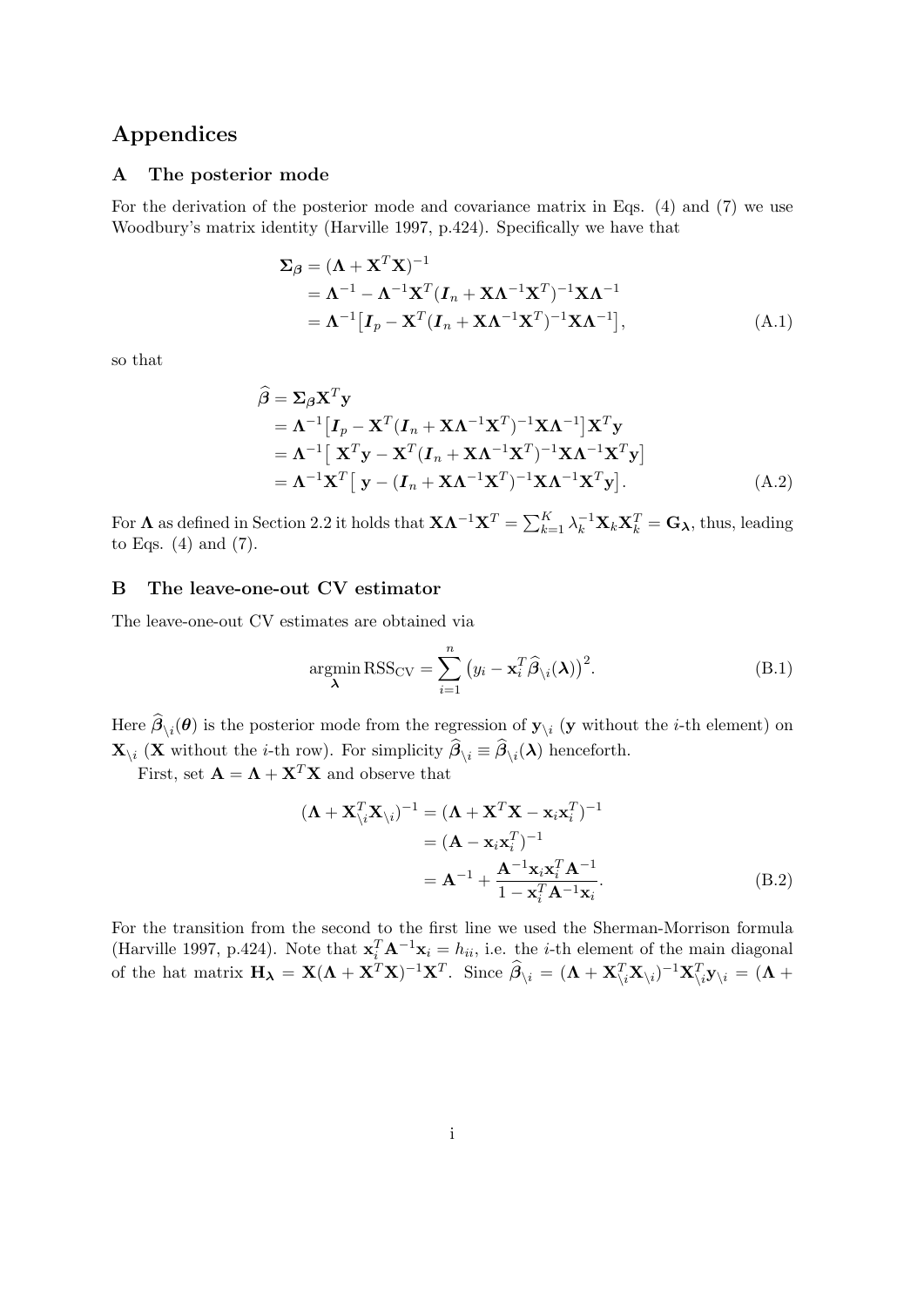$\mathbf{X}_{\backslash i}^T \mathbf{X}_{\backslash i}$ )<sup>-1</sup>( $\mathbf{X}_{\mathbf{y}}^T \mathbf{y} - \mathbf{x}_{i} y_i$ ) from the result in (B.2) we have

$$
\hat{\beta}_{\backslash i} = \mathbf{A}^{-1}(\mathbf{X}^{T}\mathbf{y} - \mathbf{x}_{i}y_{i}) + \frac{\mathbf{A}^{-1}\mathbf{x}_{i}\mathbf{x}_{i}^{T}\mathbf{A}^{-1}(\mathbf{X}^{T}\mathbf{y} - \mathbf{x}_{i}y_{i})}{1 - \mathbf{x}_{i}^{T}\mathbf{A}^{-1}\mathbf{x}_{i}} \n= \hat{\beta} - \frac{\mathbf{A}^{-1}\mathbf{x}_{i}y_{i}(1 - \mathbf{x}_{i}^{T}\mathbf{A}^{-1}\mathbf{x}_{i}) - \mathbf{A}^{-1}\mathbf{x}_{i}\mathbf{x}_{i}^{T}\mathbf{A}^{-1}(\mathbf{X}^{T}\mathbf{y} - \mathbf{x}_{i}y_{i})}{1 - \mathbf{x}_{i}^{T}\mathbf{A}^{-1}\mathbf{x}_{i}} \n= \hat{\beta} - \frac{\mathbf{A}^{-1}\mathbf{x}_{i}y_{i} - \mathbf{A}^{-1}\mathbf{x}_{i}y_{i}\mathbf{x}_{i}^{T}\mathbf{A}^{-1}\mathbf{x}_{i} - \mathbf{A}^{-1}\mathbf{x}_{i}\mathbf{x}_{i}^{T}\mathbf{A}^{-1}(\mathbf{X}^{T}\mathbf{y} - \mathbf{x}_{i}y_{i})}{1 - h_{ii}} \n= \hat{\beta} - \frac{\mathbf{A}^{-1}\mathbf{x}_{i}y_{i} - \mathbf{A}^{-1}\mathbf{x}_{i}\mathbf{x}_{i}^{T}\mathbf{A}^{-1}(\mathbf{x}_{i}y_{i} + \mathbf{X}^{T}\mathbf{y} - \mathbf{x}_{i}y_{i})}{1 - h_{ii}} \n= \hat{\beta} - \frac{\mathbf{A}^{-1}\mathbf{x}_{i}(y_{i} - \mathbf{x}_{i}^{T}\hat{\beta})}{1 - h_{ii}} \n= \hat{\beta} - \frac{\mathbf{A}^{-1}\mathbf{x}_{i}\varepsilon_{i}}{1 - h_{ii}}.
$$
\n(B.3)

Pluging in (B.3) in the quantity we wish to minimize in (B.1) we get

$$
RSS_{CV} = \sum_{i=1}^{n} \left( y_i - \mathbf{x}_i^T \hat{\boldsymbol{\beta}} + \frac{\mathbf{x}_i^T \mathbf{A}^{-1} \mathbf{x}_i \varepsilon_i}{1 - h_{ii}} \right)^2 = \sum_{i=1}^{n} \left( \varepsilon_i + \frac{h_{ii} \varepsilon_i}{1 - h_{ii}} \right)^2 = \sum_{i=1}^{n} \left( \frac{\varepsilon_i}{1 - h_{ii}} \right)^2.
$$

Switching to matrix notation we have

$$
RSS_{CV} = (\mathbf{y} - \widehat{\mathbf{y}})^T diag(\mathbf{I}_n - \mathbf{H}_{\lambda})^{-2} (\mathbf{y} - \widehat{\mathbf{y}})
$$
  
=  $\mathbf{y}^T (\mathbf{I}_n - \mathbf{H}_{\lambda}) diag(\mathbf{I}_n - \mathbf{H}_{\lambda})^{-2} (\mathbf{I}_n - \mathbf{H}_{\lambda}) \mathbf{y}.$  (B.4)

The derivation up to (B.4) is as in Meijer (2010) who considers the OLS case. Now let us further examine the quantity  $H_{\lambda}$ . From (A.1) we have

$$
\mathbf{H}_{\lambda} = \mathbf{X} \Big[ \mathbf{\Lambda}^{-1} - \mathbf{\Lambda}^{-1} \mathbf{X}^{T} (\mathbf{I}_{n} + \mathbf{X} \mathbf{\Lambda}^{-1} \mathbf{X}^{T})^{-1} \mathbf{X} \mathbf{\Lambda}^{-1} \Big] \mathbf{X}^{T}
$$
\n
$$
= \mathbf{X} \mathbf{\Lambda}^{-1} \mathbf{X}^{T} - \mathbf{X} \mathbf{\Lambda}^{-1} \mathbf{X}^{T} (\mathbf{I}_{n} + \mathbf{X} \mathbf{\Lambda}^{-1} \mathbf{X}^{T})^{-1} \mathbf{X} \mathbf{\Lambda}^{-1} \mathbf{X}^{T}
$$
\n
$$
= \mathbf{G}_{\lambda} - \mathbf{G}_{\lambda} (\mathbf{I}_{p} + \mathbf{G}_{\lambda})^{-1} \mathbf{G}_{\lambda}
$$
\n
$$
= \Big[ \mathbf{G}_{\lambda}^{-1} + \mathbf{G}_{\lambda}^{-1} \mathbf{G}_{\lambda} (\mathbf{I}_{n} + \mathbf{G}_{\lambda} - \mathbf{G}_{\lambda} \mathbf{G}_{\lambda}^{-1} \mathbf{G}_{\lambda})^{-1} \mathbf{G}_{\lambda} \mathbf{G}_{\lambda}^{-1} \Big]^{-1} \text{ (Woodbury identity)}
$$
\n
$$
= (\mathbf{G}_{\lambda}^{-1} + \mathbf{I}_{n})^{-1}
$$
\n
$$
= \mathbf{G}_{\lambda} (\mathbf{G}_{\lambda} + \mathbf{I}_{n})^{-1}.
$$

As a result

$$
\mathbf{I}_n - \mathbf{H}_{\lambda} = \mathbf{I}_n - \mathbf{G}_{\lambda} (\mathbf{G}_{\lambda} + \mathbf{I}_n)^{-1}
$$
  
=  $[\mathbf{I}_n + \mathbf{G}_{\lambda} (\mathbf{G}_{\lambda} + \mathbf{I}_n - \mathbf{G}_{\lambda})^{-1}]^{-1}$  (Woodbury identity)  
=  $(\mathbf{I}_n + \mathbf{G}_{\lambda})^{-1}$ . (B.5)

From (B.4) and (B.5) we obtain  $RSS_{CV} = \mathbf{y}^T (\boldsymbol{I}_n + \mathbf{G}_{\boldsymbol{\lambda}})^{-1} [\text{diag}(\boldsymbol{I}_n + \mathbf{G}_{\boldsymbol{\lambda}})^{-1}]^{-2} (\boldsymbol{I}_n + \mathbf{G}_{\boldsymbol{\lambda}})^{-1} \mathbf{y}$ that is used in Eq. (11).